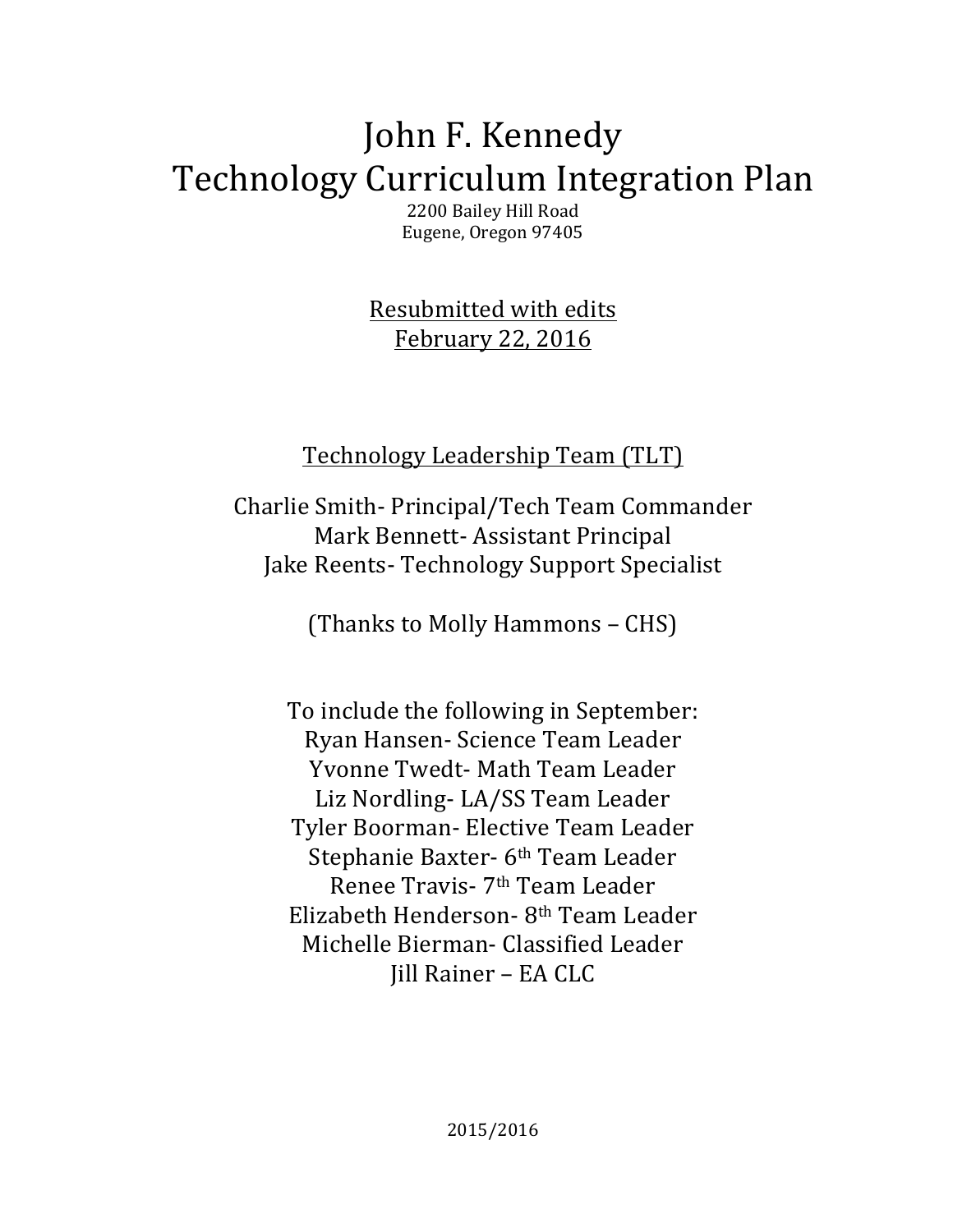# **Vision Statement**

John F. Kennedy Middle School will increase options for students in the focused area of language arts, technology, math and science through the increased access and use of technology across the content areas.

Our vision is to facilitate and inspire student learning and creativity on the path to college and career readiness and the mastery of  $21^{st}$  century skills through the integration of technology. We are striving to provide enough devices so that every student has access to technology and that students and families in our community are able to access school technology during non-school hours. Our educational technology vision is adopted directly from the National Educational Technology Standards for Teachers and Students:

Effective teachers model and apply the NETS as they design, implement, and assess learning experiences to engage students and improve learning; enrich professional practice; and provide positive models for students, colleagues, and the community.

All teachers should meet standards and performance indicators to facilitate and inspire student learning and creativity and to design and develop digital-age learning experiences and assessments. Teachers should also be expected to model digital-age work and learning, to promote and model digital citizenship and responsibility, and to engage in professional growth and leadership.

From NETS, our vision for students is that they will use technology to create and innovate, communicate and collaborate, research, think critically and problem-solve, demonstrate digital citizenship, and demonstrate understanding of technology operations and concepts.

# **Goals and Objectives**

## Goals and Objectives for Students:

## **1. Creativity and innovation**

Students demonstrate creative thinking, construct knowledge, and develop innovative products and processes using technology.

a. Apply existing knowledge to generate new ideas, products, or processes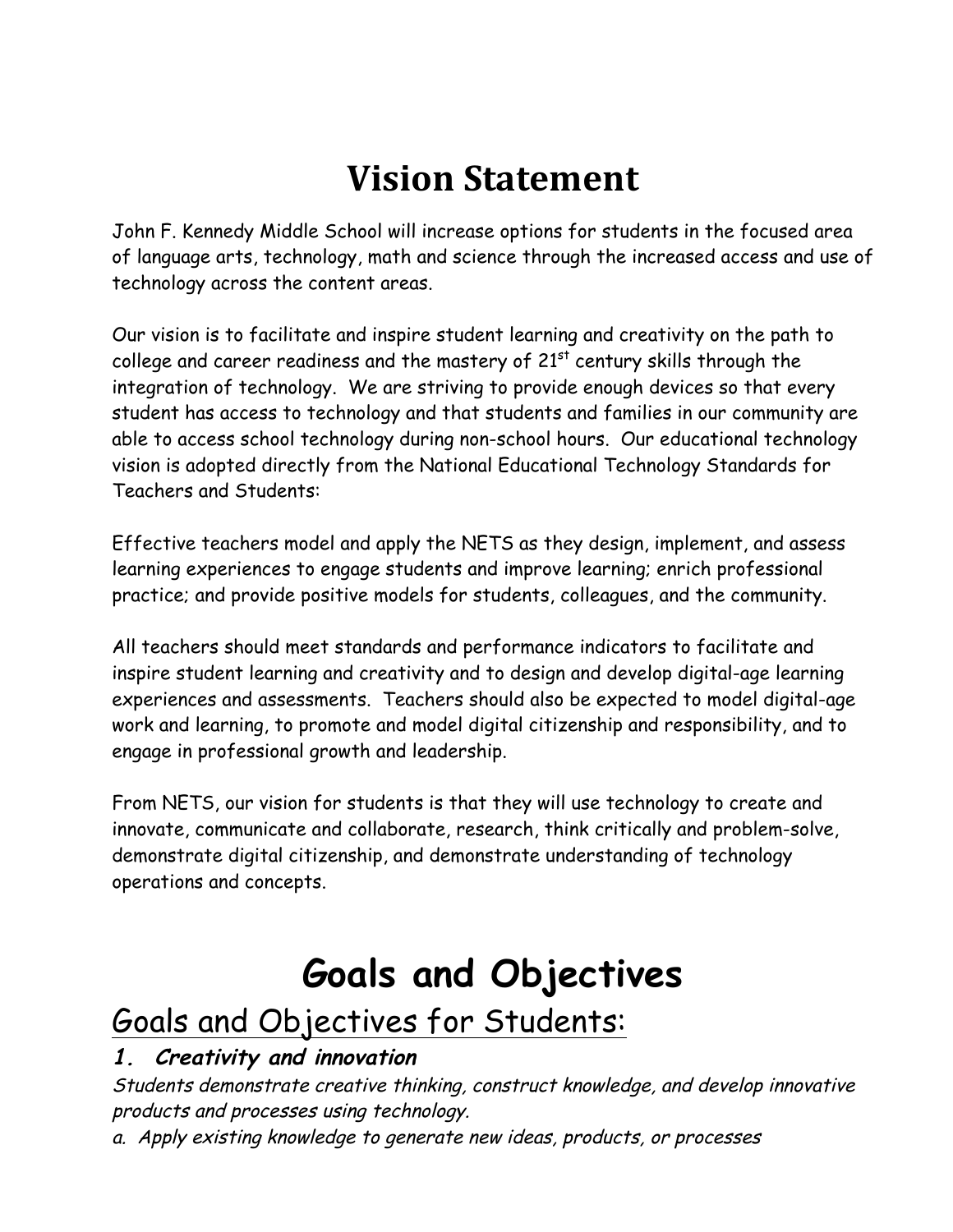- b. Create original works as a means of personal or group expression
- c. Use models and simulations to explore complex systems and issues
- d. Identify trends and forecast possibilities

Language Arts: Students use technology, including the Internet, to produce, publish, and update individual or shared writing products in response to ongoing feedback, including new arguments or information. Students write several essays, create presentations, and participate in online feedback, as well as discussion. Students will also use interactive software to build grammar skills including formative and summative assessments. Citation making software is used for research projects. iPads will enable support class students to engage in their learning through additional programs and better access.

Social Studies: In social studies classes, students are required to conduct outside research to satisfy requirements for research papers and persuasive essays required in most every class. Google docs and the file management system doctopus will allow students to continually refine their writing based off peer and teacher feedback. Students are required to cite information obtained from online sources in their essays in addition to the information found in their textbooks.

Math: Students would use interactive software that corresponds to curriculum. Students design, build and present math problems using videos, Apps, and resources available.

Laptops will enable students:

- $\circ$  To improve understanding of some of the mathematical concepts which are important in secondary school mathematics.
- $\circ$  To improve understanding of the nature of mathematics: what is important, how it is practiced, how mathematical validity is determined.
- $\circ$  To develop an inquiry approach to and an ability to reflect on mathematical concepts.
- o To increase understanding of secondary school students' mathematical thinking and understanding.
- $\circ$  To increase ability to specify subject matter involved in a specific mathematics topic and make distinctions among them.
- $\circ$  To increase ability to choose among lessons and curriculum materials based on the intended mathematical subject matter and the current understandings of the students. (i.e. Khan Academy, TED Talks, Apps)
- o To design and create mathematical presentations.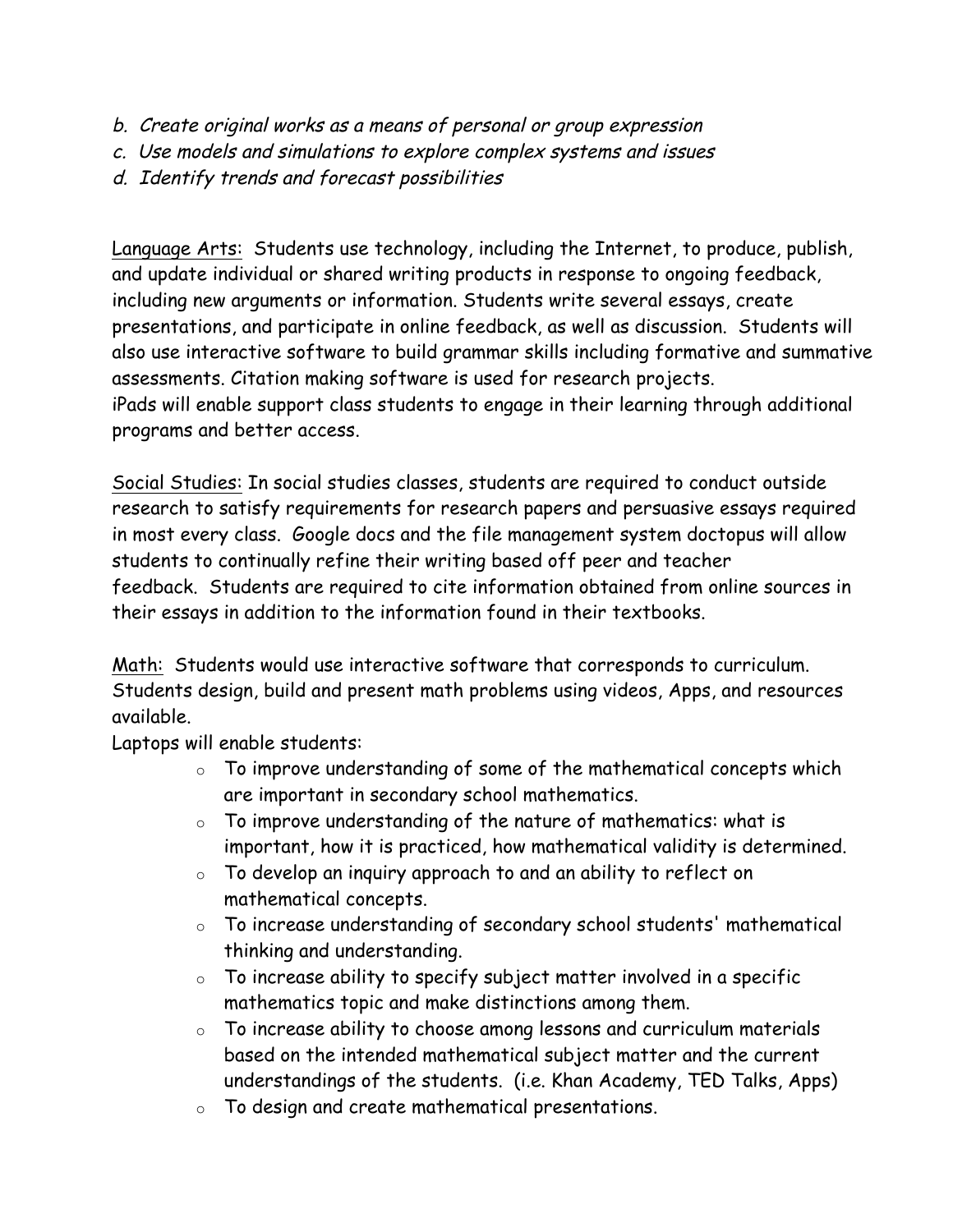Science: Students create presentations - using software to create citations and Online Library databases to find information. Students write "reflection" portfolios based on the specific unit of scientific study. Students create "teaching others" moments using technology.

## **2. Communication and collaboration**

Students use digital media and environments to communicate and work collaboratively, including at a distance, to support individual learning and contribute to the learning of others.

a. Interact, collaborate, and publish with peers, experts, or others employing a variety of digital environments and media

b. Communicate information and ideas effectively to multiple audiences using a variety of media and formats

Language Arts: Students create group projects using Google Docs to work together on notes, papers, and presentations. Students working on Smarter Balanced (OAKS) use computers to write drafts, create revisions, and submit final works. Students create pen pal opportunities with students from around the world/Oregon. Students learn social responsibility through standards 1,2,3:

- Practice ethical behavior to share knowledge (for example in digital communities and group projects)
- Practice ethical behavior when using print and digital resources (for example practicing citing of sources)
- Participate collaboratively, respectfully and productively as a member of a democratic society

Social Studies: Students use Google docs to create, revise, and finalize research papers and persuasive essays. Group research projects are also created on Google docs that allow students to communicate and collaborate with their peers.

Math: Students access Synergy, access online notes, and collaborate on math concepts. Students take practice tests for Smarter Balanced. Students use videos online to help with math problems (ex: Khan Academy, Mobymax math). Accessing and presenting data that is relevant to the success of our planet would make students more globally aware and more responsible.

Science: Students will work with other classes and schools to communicate/collaborate critical thinking around specific environmental issues, including topics of endangered species, genetic engineering of foods, and global warming.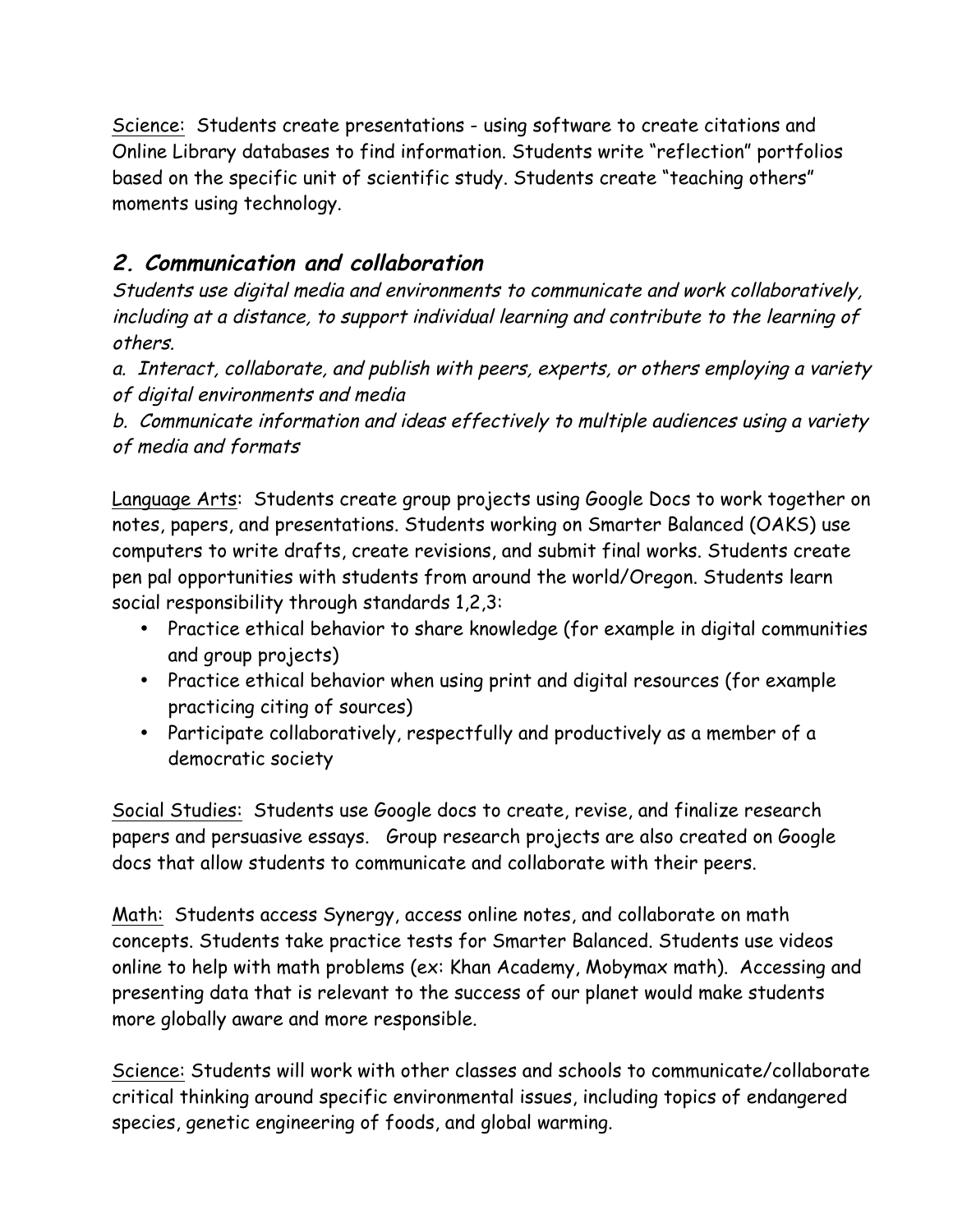### **3. Research and information fluency**

Students apply digital tools to gather, evaluate, and use information.

a. Plan strategies to guide inquiry

b. Locate, organize, analyze, evaluate, synthesize, and ethically use information from a variety of sources and media

c. Evaluate and select information sources and digital tools based on the appropriateness to specific tasks d. Process data and report results

Language Arts: Students use Online Library databases to do research for topics of interest to be presented using Keynote or Powerpoint. Citations and notes will be made using software.

Social Studies: Students in a variety of social studies classes are required to conduct research and cite vital and relevant information that cannot be found in their textbooks. In order for students to successfully find, analyze, organize, and cite the most relevant sources, students will need access to computers in classes (COWS).

Math: Students access online resources and digital books. Students create and give presentations using numerous applications (Keynote, Powerpoint, Google Slides). Students engage in electronic note taking and have e-book access.

Science: Students will use laptops and smartphones to research information from a variety of sources. Students will collaborate with team members to strategize information gathering as well as processing data and reporting results.

## **4. Critical thinking, problem solving, and decision-making**

Students use critical thinking skills to plan and conduct research, manage projects, solve problems, and make informed decisions using appropriate digital tools and resources.

- a. Identify and define authentic problems and significant questions for investigation
- b. Plan and manage activities to develop a solution or complete a project
- c. Collect and analyze data to identify solutions and/or make informed decisions
- d. Use multiple processes and diverse perspectives to explore alternative solutions

Language Arts: Students will create online portfolios to post writing work samples and to create a digital community where the writing progress will be visible, and creativity, rhetorical skills and craft, will be acknowledged.

Technology Integration will be demonstrated through: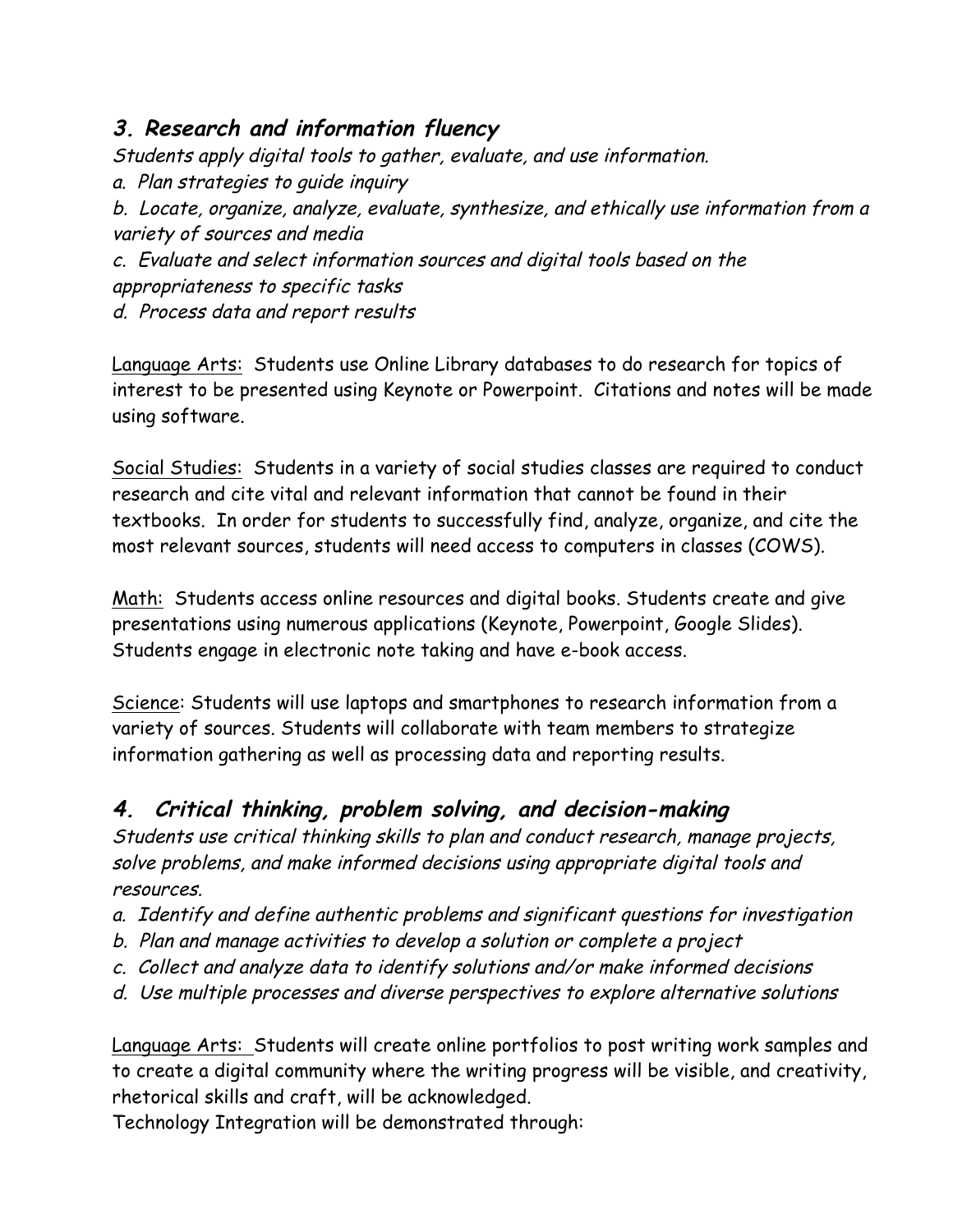- Standard 1: The use a variety of digital environments and formats to support information literacy (databases, websites, software)
- Standard 2: Use a variety of digital environments and formats to enhance reading engagement (eBooks, audiobooks, speech to text, text to speech tools)
- Standard 3: Practice ethical behavior when using and understanding technology

Social Studies/Explore Computers: Students are instructed how to conduct authentic research, evaluate the credibility of sources, and accurately cite those sources in formal writing. Early on, students are taught how to sift through the vast amount of information located on the internet and select the best information that is valid, relevant, and supports their thesis for research papers, persuasive essays, group project, presentations, and other activities.

Math: Students access online resources and digital books. Students create and give presentations using numerous applications (Keynote, Powerpoint, Google Slides). Students do projects from teacher-made videos/Whiteboard presentations. Students engage in electronic note taking and have e-book access.

Science: Students will identify real world issues and conduct research to provide best solutions. Students will think critically from a variety of perspectives to identify authentic problems and related questions. Students will present finding using Google slides, Powerpoint, or Keynote.

### **5. Digital citizenship**

Students understand human, cultural, and societal issues related to technology and practice legal and ethical behavior.

a. Advocate and practice safe, legal, and responsible use of information and technology

b. Exhibit a positive attitude toward using technology that supports collaboration, learning, and productivity

c. Demonstrate personal responsibility for lifelong learning

d. Exhibit leadership for digital citizenship

Language Arts: Students will receive training in reading support with the use of eBooks, audiobooks, text to speech, and translation as needed.

Social Responsibility

- Standard 1: Practice ethical behavior to share knowledge (for example learning to cite sources)
- Standard 2: Practice ethical behavior when using print and digital resources by explicating/teaching concepts such as plagiarism, citing sources, and fair use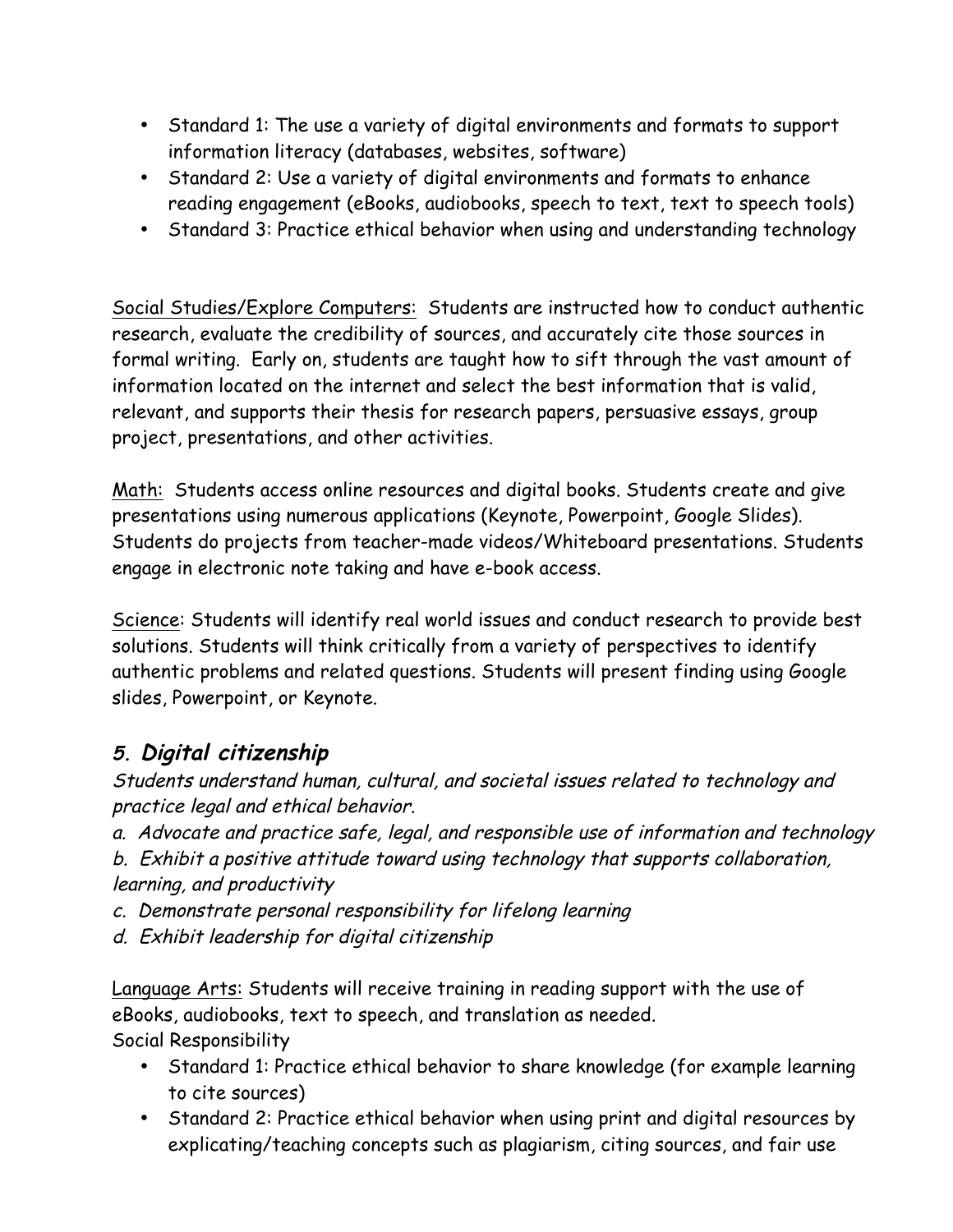• Standard 3: Participate collaboratively, respectfully and productively as a member of a democratic society (for example in digital communities)

Social Studies: Students learn how to responsibly use technology in the classroom and are also taught how to best sift through the vast amount of information on the internet. In our digital society, it is important for students to know how sort through information found online to discard irrelevant, or outright wrong information, from valid and accurate information.

Math: Students create and give presentations using numerous applications (Keynote, Powerpoint, Google Slides). Students do projects/activities from teacher-made/or provided videos. Students engage in electronic note taking and have e-book access.

Science: Students learn how to responsibly use technology in the classroom and are also taught how to best sift through the vast amount of information on the Internet. In our digital society, it is important for students to know how sort through information found online to discard irrelevant, or outright wrong information, keeping it separate from valid and accurate information.

## **6. Technology operations and concepts**

Students demonstrate a sound understanding of technology concepts, systems, and operations.

- a. Understand and use technology systems
- b. Select and use applications effectively and productively
- c. Troubleshoot systems and applications
- d. Transfer current knowledge to learning of new technologies

Language Arts: Students will receive reading support with the use of eBooks, audiobooks, text to speech, and translation as needed. Dictation tools, apps or software will be made available to students to optimize learning experiences and skill building.

The ELA teacher will:

- Model effective strategies for developing multiple literacies
- Evaluate, promote, and use existing and emerging technologies to support teaching and learning, supplement school resources, connect the school with the global learning community, communicate with students and teachers
- Explain copyright, fair use, and licensing of intellectual property, and assisting users with their understanding and observance of the same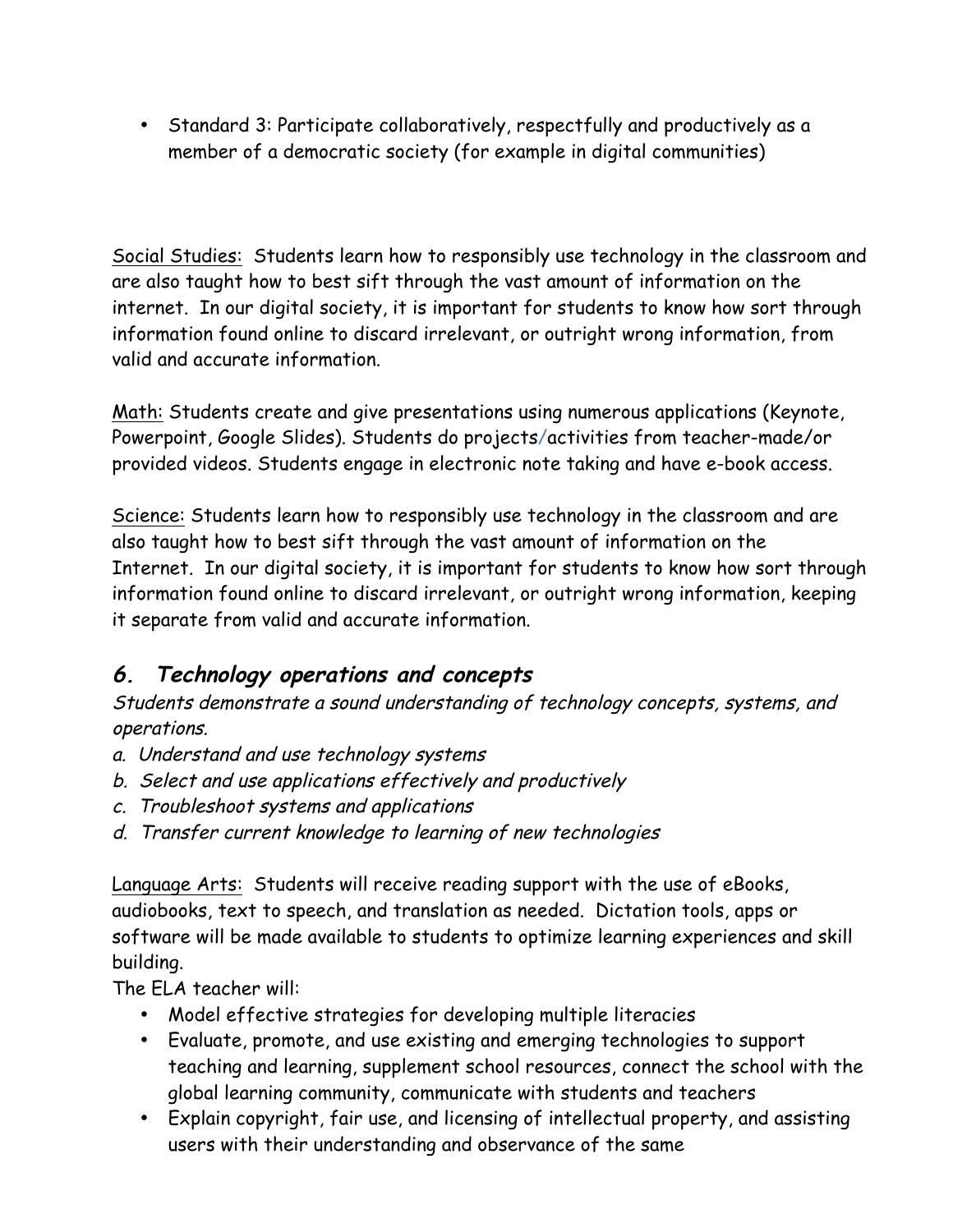• Organize the Kennedy Online Library collection for maximum and effective use

Social Studies: Students learn how to use various technological systems in social studies classes. The department uses to facilitate organization, use, and correct citing of online academic sources in research papers and persuasive essays. Students also learn how to use various informational databases for the best and most relevant research. Students will be able to use any given Internet based classroom learning resources such as Google Apps, Synergy, and Class Website fluently. Students will be able to understand how to obtain support when they encounter technological problems during their schoolwork.

Math: Students access online resources and digital books. Students create and give presentations using numerous applications (Keynote, Powerpoint, Google Slides). Students do projects from teacher videos/Whiteboard presentations. Students engage in electronic note taking and have e-book access.

Science: Students will be able to use Internet based classroom learning resources such as Google Apps, Synergy, and Class Website fluently. Students will be able to understand how to obtain support when they encounter technological problems during their schoolwork

#### **1. Facilitate and inspire student learning and creativity**

Teachers use their knowledge of subject matter, teaching and learning, and technology to facilitate experiences that advance student learning, creativity, and innovation in both face-to-face and virtual environments.

a. Promote, support, and model creative and innovative thinking and inventiveness

b. Engage students in exploring real-world issues and solving authentic problems using digital tools and resources

c. Promote student reflection using collaborative tools to reveal and clarify students' conceptual understanding and thinking, planning, and creative processes

d. Model collaborative knowledge construction by engaging in learning with students, colleagues, and others in face-to-face and virtual environments

Language Arts**:** The ELA teacher, as information specialist, provides leadership and expertise in the selection, acquisition, evaluation, and organization of information resources and technologies in all formats, as well as expertise in the ethical use of information. The ELA teacher ensures equitable access and responsible use of information in accordance with district policy, developing and maintaining a collection of resources appropriate to the curriculum, the learners, and the teaching styles and instructional strategies used within the school community while supporting teachers'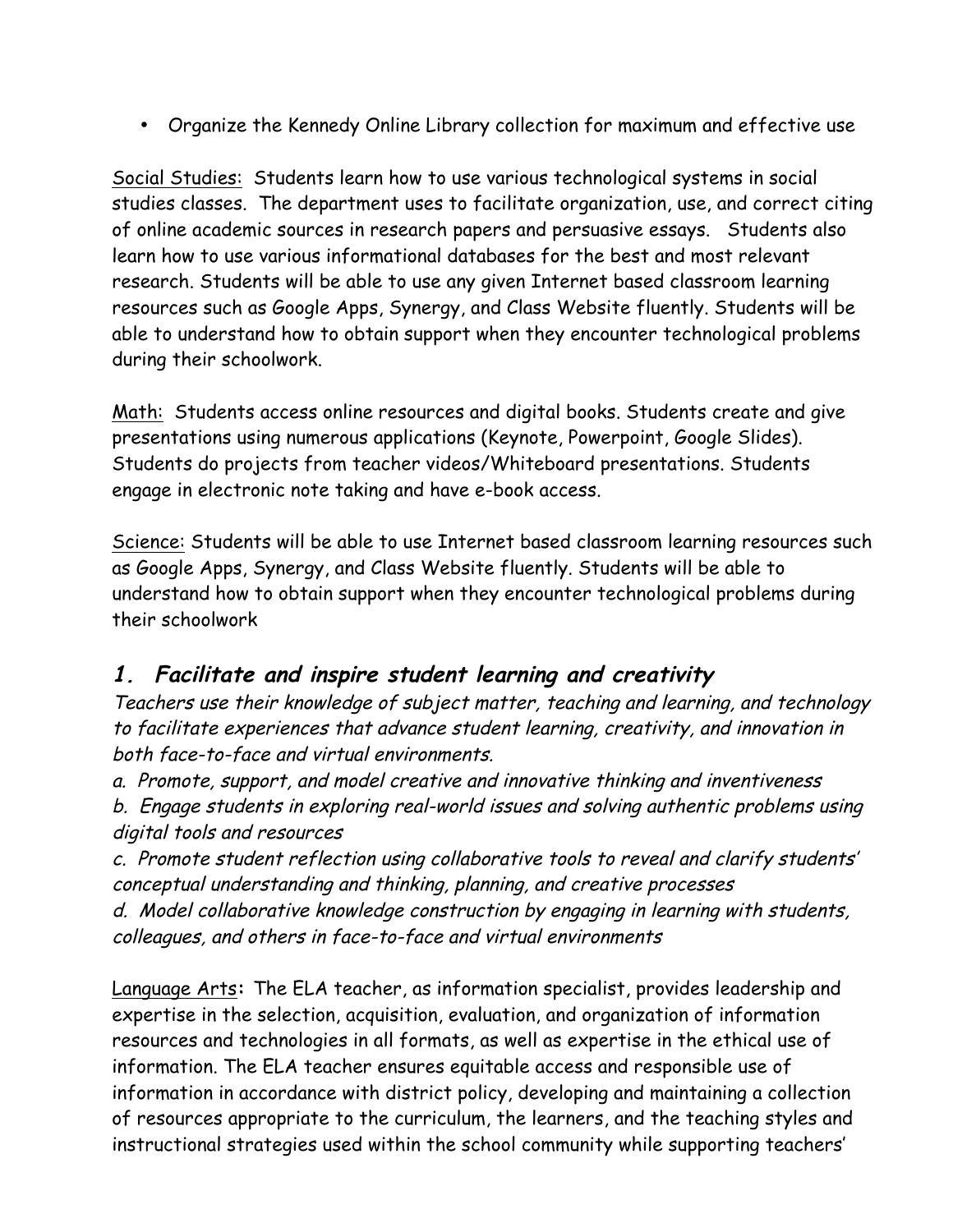creativity, and the availability of resources. Teachers will construct a web activity in which students engage in web-based research on different aspects of cultures. Teachers will use Google Docs in order to promote collaborative learning in the classroom.

Social Studies**:** Teachers use technology, including Google docs, to instruct student how to find relevant and valid information, organize information digitally, cite appropriate sources to defend arguments, submit assignments, and locate digital classroom materials. Teachers will use Google Docs in order to promote collaborative learning in the classroom. Teachers will use technologies in order to provide authentic, contextualized interactive tasks with students from other classes/schools.

Math**:** Teachers use interactive videos that ask students to go through a series of mini math problems to solve a larger math problem. Technology allows teachers to access curriculum and information from outside community resources (Data, videos, other educational material) to facilitate student learning.

Science**:** Teachers use technology, including Google docs, to instruct student how to find relevant and valid information, organize information digitally, cite appropriate sources to defend arguments, submit assignments, and locate digital classroom materials. Teachers will use Google Docs in order to promote collaborative learning in the classroom.

## **2. Design and develop digital age learning experiences and assessments**

Teachers design, develop, and evaluate authentic learning experiences and assessments incorporating contemporary tools and resources to maximize content learning in context and to develop the knowledge, skills, and attitudes identified in the Standards. a. Design, or implement, relevant learning experiences that incorporate digital tools and resources to promote student learning and creativity

b. Develop technology-enriched learning environments that enable all students to pursue their individual curiosities and become active participants in setting their own educational goals, managing their own learning, and assessing their own progress

c. Customize and personalize learning activities to address students' diverse learning styles, working strategies, and abilities using digital tools and resources

d. Provide students with multiple and varied formative and summative assessments aligned with content and technology standards, and use resulting data to inform learning and teaching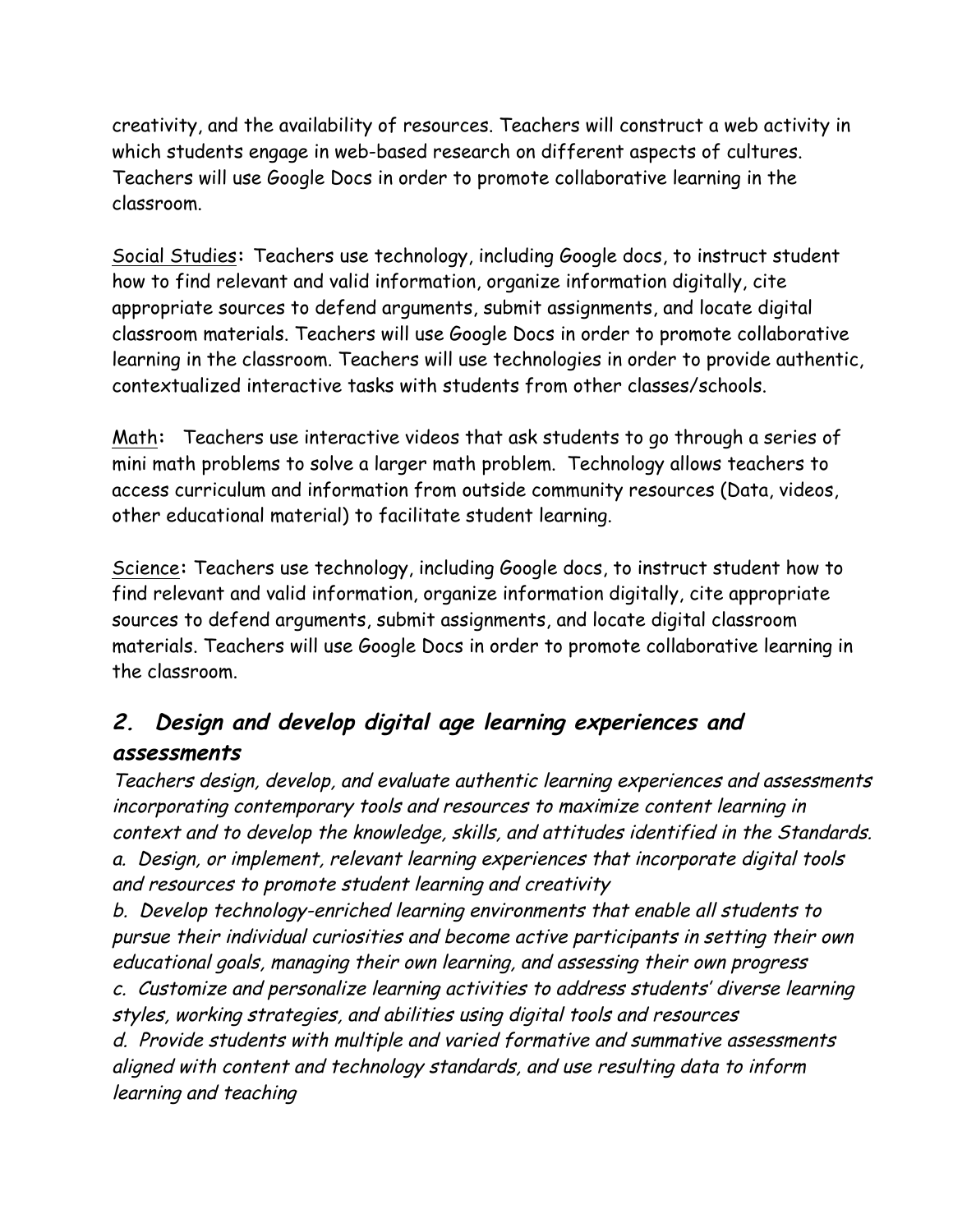Language Arts**:** Classes will develop technology-enriched learning environments that enable all students to pursue their individual curiosities and become active participants in setting their own educational goals, managing their own learning, and assessing their own progress. Teachers will customize and personalize learning activities to address students' diverse learning styles, working strategies, and abilities using digital tools and resources

Social Studies**:** The social studies department uses technology to instruct students on how to best use and access that technology. Proper use of technology is a skill that all students must master to succeed in the workforce and in college Teacher will direct student projects in which students research a content area of their choice by utilizing a variety of electronic resources and then present their projects to the entire class. Teacher will construct a web activity in which students engage in web-based research on different aspects of cultures or history.

Math**:** Students would be able to watch interactive videos that ask them to go through a series of smaller math problems to answer a bigger real world situation. They would have the ability to collect and chart data to analyze the impact of cause and effect. Students would analyze and present findings they are passionate about. Incorporating math with the digital tools available.

Science**:** Students would be able to watch interactive videos that ask them to go through a series of local environmental problems to answer a bigger real world situation. They would have the ability to collect and chart data to analyze the impact of cause and effect. Students would analyze and present findings they are passionate about.

### **3. Model digital age work and learning**

Teachers exhibit knowledge, skills, and work processes representative of an innovative professional in a global and digital society.

a. Demonstrate fluency in technology systems and the transfer of current knowledge to new technologies and situations

b. Collaborate with students, peers, parents, and community members using digital tools and resources to support student success and innovation

c. Communicate relevant information and ideas effectively to students, parents, and peers using a variety of digital age media and formats

d. Model and facilitate effective use of current and emerging digital tools to locate, analyze, evaluate, and use information resources to support research and learning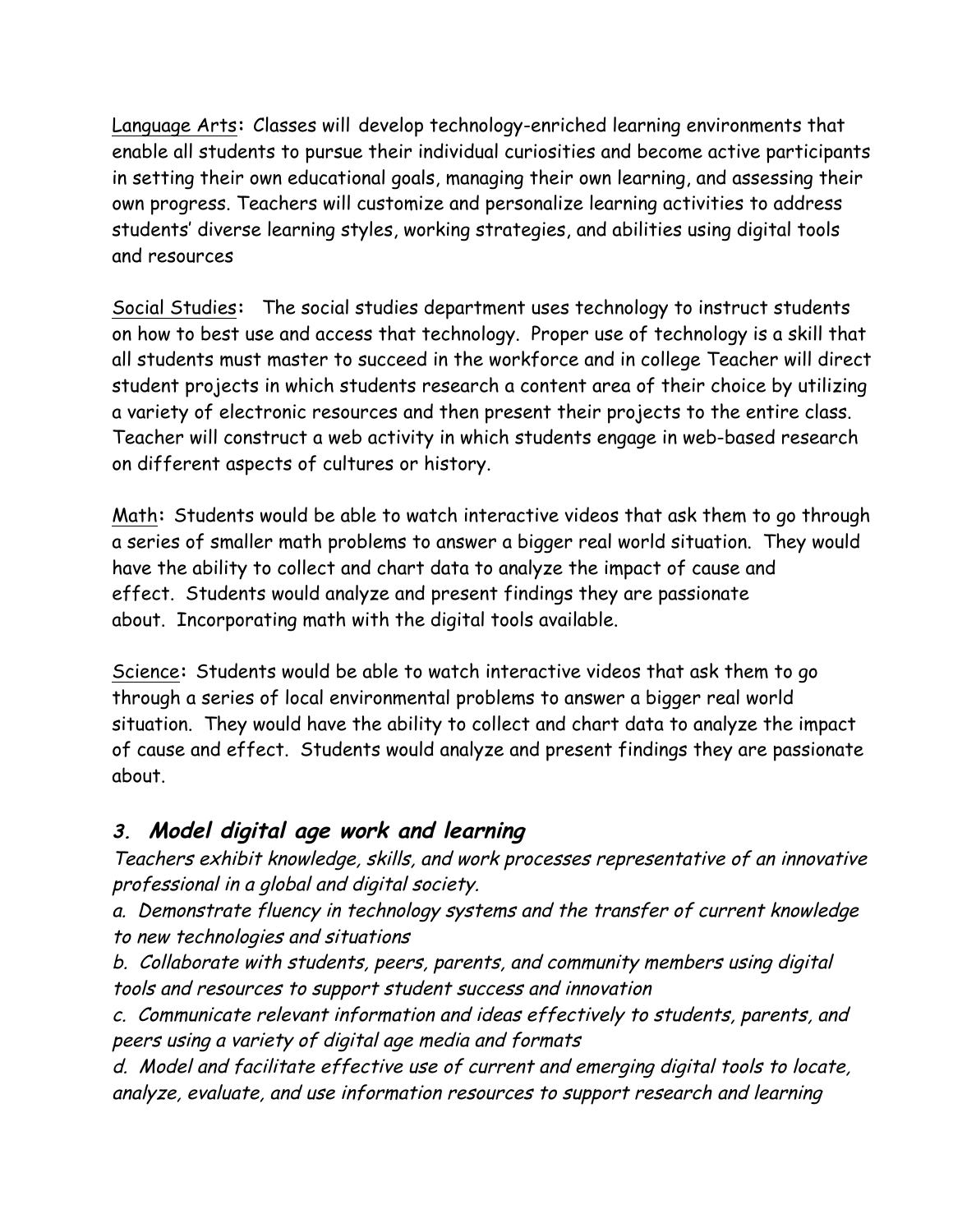Language Arts**:** Teachers will:

- Ensure that students and staff are effective users of ideas and information
- Empower students to be critical thinkers, enthusiastic readers, skillful researchers, and ethical users of information
- Instill a love of learning in all students and ensure equitable access to information
- Collaborate with classroom teachers and specialists to design and implement lessons and units of instruction, and assess student learning and instructional effectiveness
- Provide the leadership and expertise necessary to ensure that the school library/data library program is aligned with the mission, goals, and objectives of the school and the school district, and is an integral component of the learning/instructional program

Teachers will participate in tech related workshops and trainings in order to continue to improve technology skills and share our knowledge of such skills within a department.

Teachers will use websites, on-line grading book systems or other technology related resources in order to articulate our programs with students and their guardians/parents

Social Studies**:** The department currently collaborates and shares material using online systems such as Google docs. Teachers will post curriculum (such as readings and other assignments) online so student have access to the materials at any time. Teachers will participate in tech related workshops and trainings in order to continue to improve technology skills and share our knowledge of such skills within a department. Teachers will use websites, on-line grading book systems or other technology related resources in order to articulate our programs with students and their guardians/parents

Math**:** Teachers would collaborate to ensure effective modeling to students through innovative lesson plans. Data collection and analysis would be modeled to support student growth with technology. Teachers will participate in tech related workshops and trainings in order to continue to improve technology skills and share our knowledge of such skills within a department. Teachers will use websites, on-line grading book systems or other technology related resources in order to articulate our programs with students and their guardians/parents

Science**:** Teachers will participate in tech related workshops and trainings in order to continue to improve technology skills and share our knowledge of such skills within a department. Teachers will use websites, on-line grading book systems or other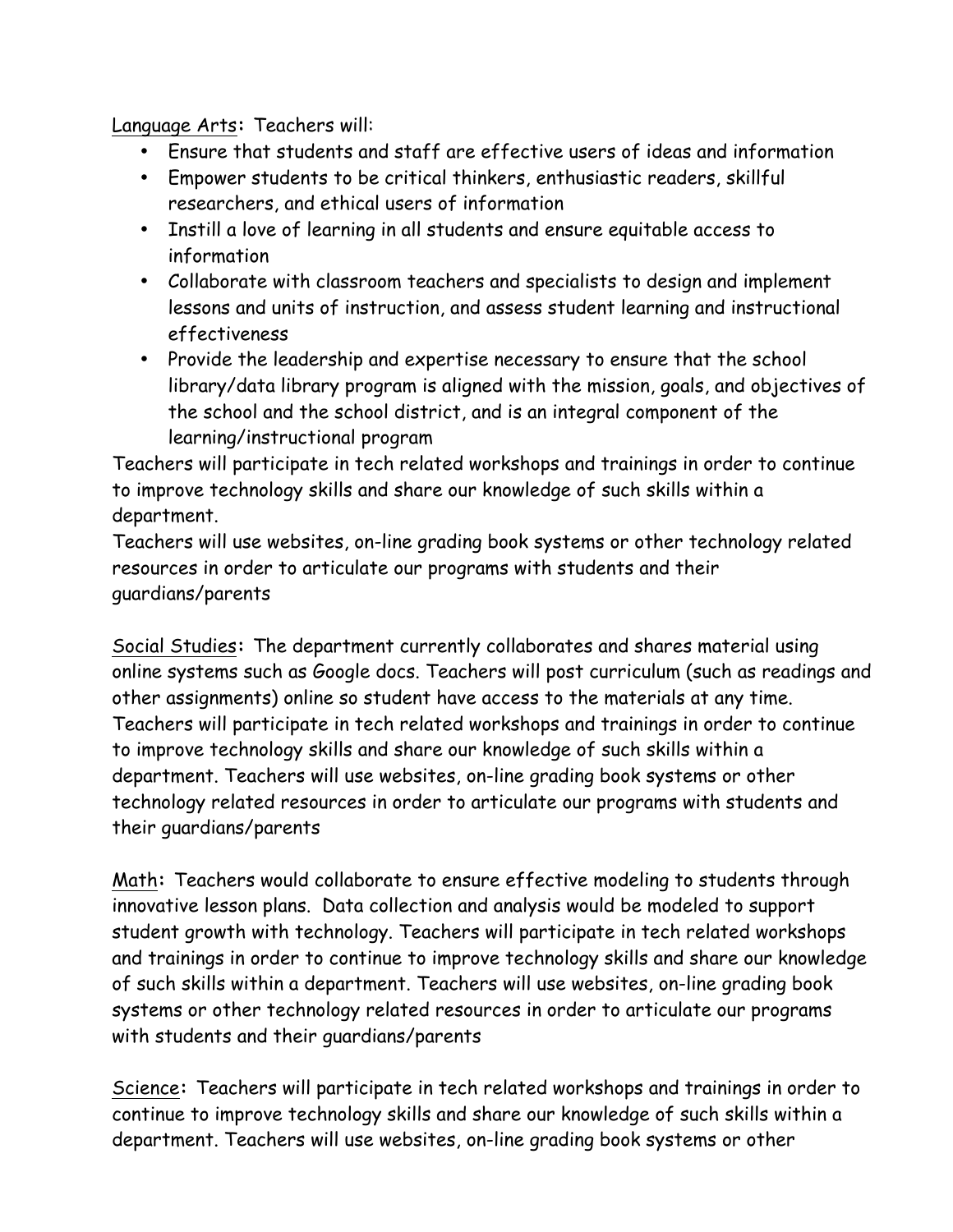technology related resources in order to articulate our programs with students and their guardians/parents

### **4. Promote and model digital citizenship and responsibility**

Teachers understand local and global societal issues and responsibilities in an evolving digital culture and exhibit legal and ethical behavior in their professional practices. a. Advocate, model, and teach safe, legal, and ethical use of digital information and technology, including respect for copyright, intellectual property, and the appropriate documentation of sources

b. Address the diverse needs of all learners by using learner-centered strategies providing equitable access to appropriate digital tools and resources

c. Promote and model digital etiquette and responsible social interactions related to the use of technology and information

d. Develop and model cultural understanding and global awareness by engaging with colleagues and students of other cultures using digital age communication and collaboration tools

Language Arts**:** The ELA teacher will:

- Create and maintain a teaching and learning environment that is inviting, safe, flexible, and conducive to student learning
- Select and use effective technological applications for management purposes
- Advocate, model, and teach safe, legal, and ethical use of digital information and technology, including respect for copyright, intellectual property, and the appropriate documentation of sources
- Address the diverse needs of all learners by using learner-centered strategies providing equitable access to appropriate digital tools and resources

Social Studies**:** Online sources are essential for research, but also allow the teacher to quickly connect current events and groundbreaking research with classroom curriculum. This allows teachers to facilitate students to connect concepts learned in the classroom to current events and issues. Teachers can model how to appropriate use technology in the classroom and allow students to see how technology can aid them in their post-secondary endeavors. Teacher will advocate, model, and teach safe, legal, and ethical use of digital information and technology, including respect for copyright, intellectual property, and the appropriate documentation of sources. Teacher will address the diverse needs of all learners by using learner-centered strategies providing equitable access to appropriate digital tools and resources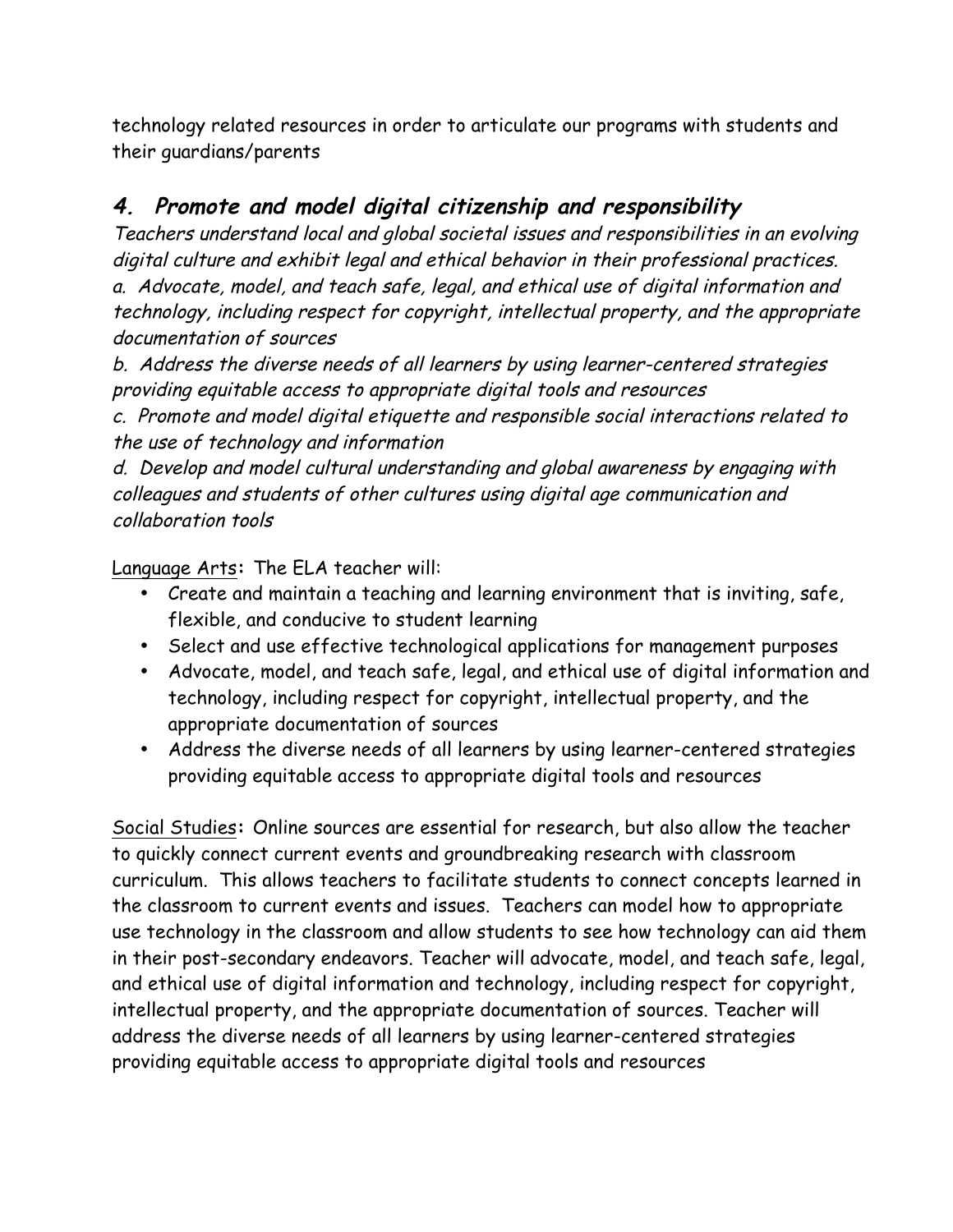Math**:** Appropriate digital etiquette and responsible use of information would be a necessary part of learning. Copyright infringement, documentation of sources and social responsibility are topics that would be discussed.

Science**:** Appropriate digital etiquette and responsible use of information would be a necessary part of learning. Copyright infringement, documentation of sources and social responsibility are topics that would be discussed.

## **5.Engage in professional growth and leadership**

Teachers continuously improve their professional practice, model lifelong learning, and exhibit leadership in their school and professional community by promoting and demonstrating the effective use of digital tools and resources.

a. Participate in local and global learning communities to explore creative applications of technology to improve student learning

b. Exhibit leadership by demonstrating a vision of technology infusion, participating in shared decision making and community building, and developing the leadership and technology skills of others

c. Evaluate and reflect on current research and professional practice on a regular basis to make effective use of existing and emerging digital tools and resources in support of student learning

d. Contribute to the effectiveness, vitality, and self-renewal of the teaching profession and of their school and community

Language Arts**:** Teachers will use software to collaborate on curriculum design, (scope and sequence), sharing of demonstration projects and work samples, skill building (i.e. grammar and composition), creating digital communities with each other and with students, and to lead the school in writing goals (as part of WICOR). Teacher will participate in the curriculum development process at both the building and district level to ensure that the curricula include the full range of literacy skills (information, media, visual, digital, and technological literacy) necessary to meet content standards and to develop lifelong learners.

- Collaborate with teachers and students to design and teach engaging inquiry and learning experiences and assessments that incorporate multiple literacies and foster critical thinking
- Participate in the implementation of collaboratively planned learning experiences by providing group and individual instruction, assessing student progress, and evaluating activities
- Join with teachers and others to plan and implement meaningful experiences that will promote a love of reading and lifelong learning (for example: may use eBooks, internet sources, and audiobooks)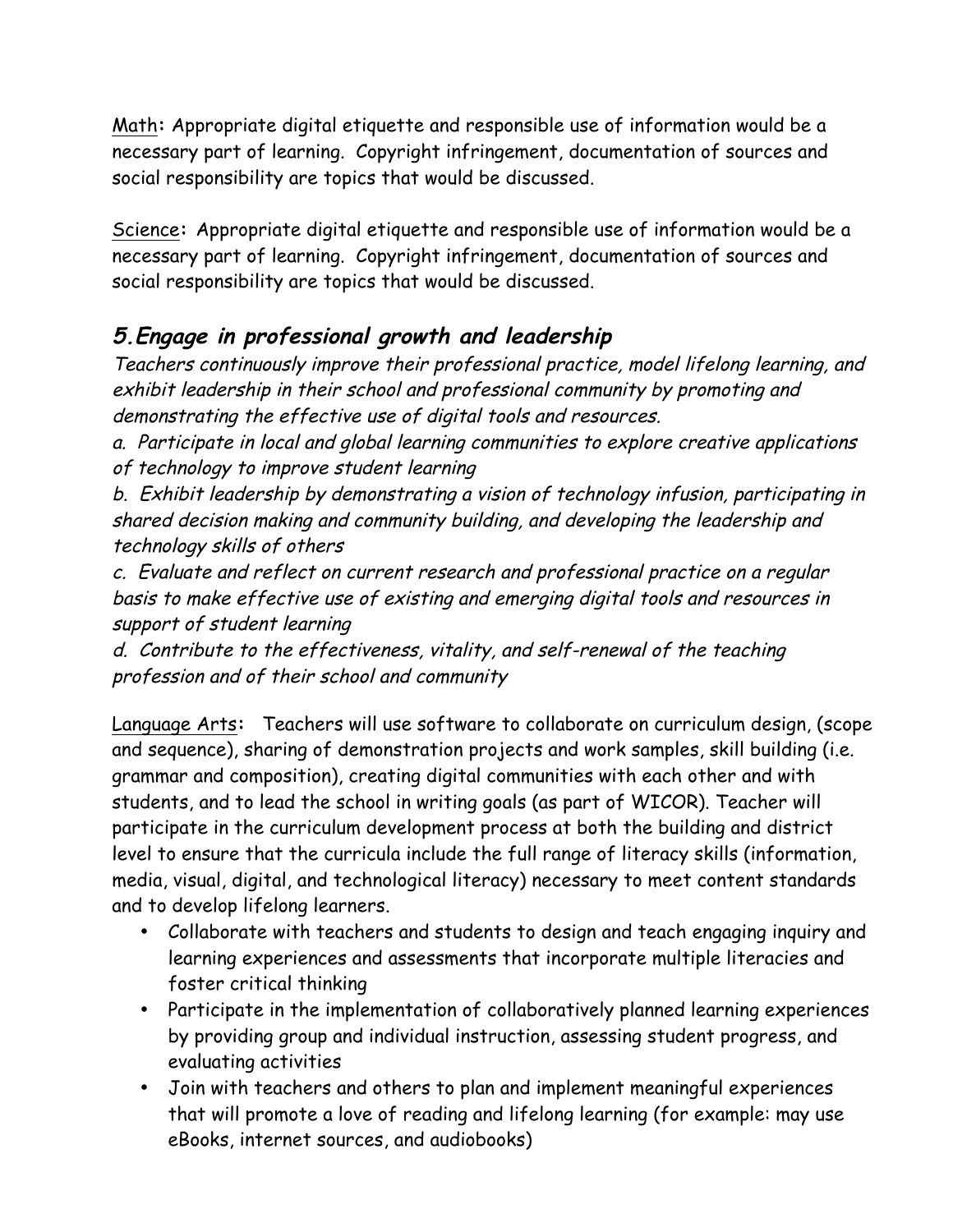• Provide and plan professional development opportunities within the school and district for and with all staff.

Social Studies**:** Teachers will collaborate and share documents, classroom materials, activities, etc. using online resources. There are many digital sources and tools used by teachers in the classroom; consistent access to computers and the internet can allow teachers to better collaborate with each other and their students.

Math**:** Teachers in the department would collaborate to bring our collective knowledge to the classroom. Taking advantage of district wide workshops and other members of the staff would keep us growing and make us effective teachers when using technology.

Science**:** Teachers will participate in tech related workshops and trainings in order to continue to improve our tech skills and share our knowledge of such skills within a department.

Teachers will apply research based instructions and resources for effective teaching

## Goals and Objectives for Administrators:

### **1. Visionary leadership**

Educational Administrators inspire and lead development and implementation of a shared vision for comprehensive integration of technology to promote excellence and support transformation throughout the organization.

a. Inspire and facilitate among all stakeholders a shared vision of purposeful change that maximizes use of digital-age resources to meet and exceed learning goals, support effective instructional practice, and maximize performance of district and school leaders

b. Engage in an ongoing process to develop, implement, and communicate technologyinfused strategic plans aligned with a shared vision

c. Advocate on local, state and national levels for policies, programs, and funding to support implementation of a technology-infused vision and strategic plan

Admin and tech support**:** The Kennedy administrative team will recruit teachers for the technology team that meets prior to the start of the school year to review and revise the school technology goals. One teacher from every content area will report on how the content area intends to meet the tech goals outlined in the plan. Teachers will discuss the incorporation of technology into their curriculum and instruction and make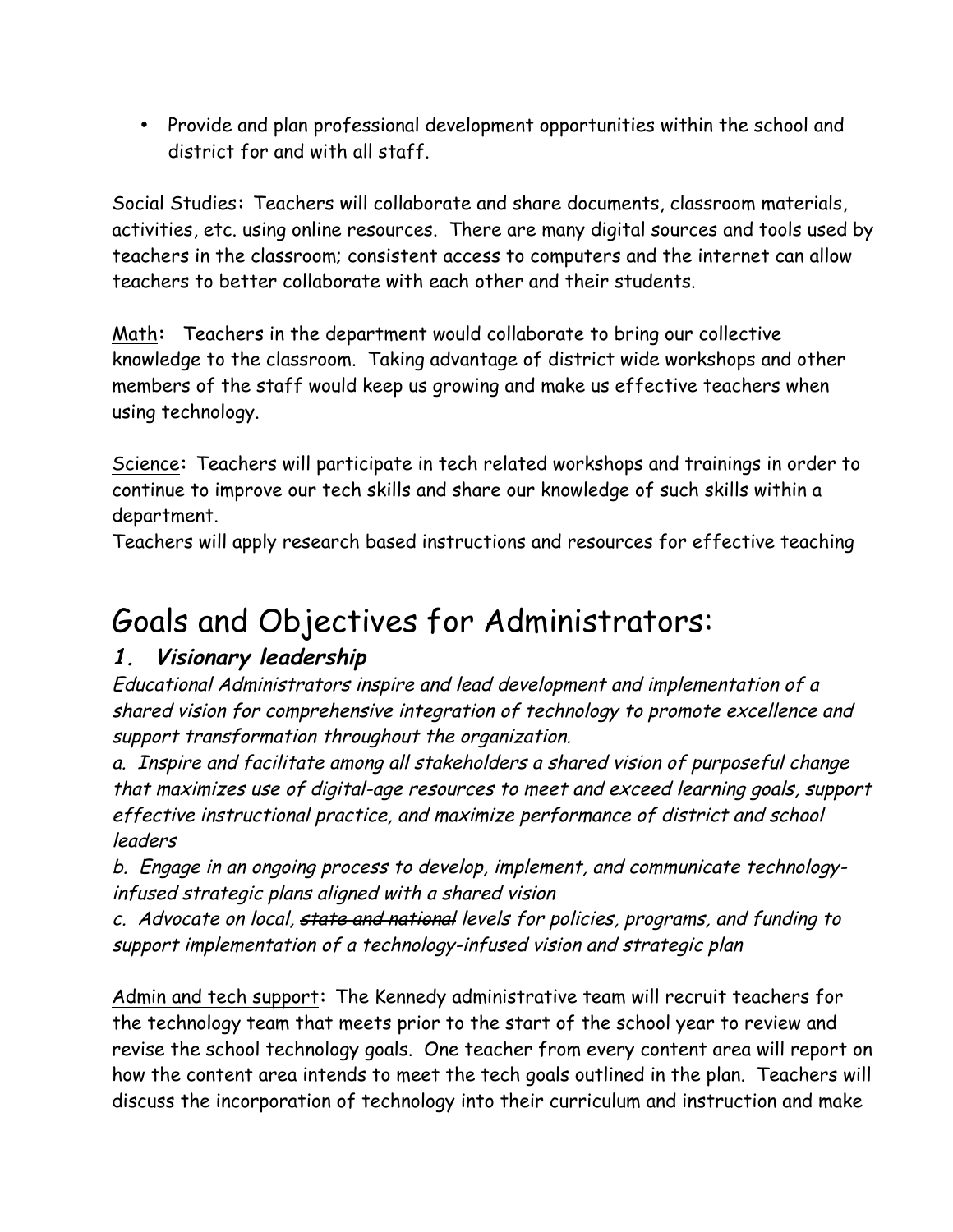formal tech requests for the current and following year. We will examine our 3-year technology integration goals and review funding sources to meet the demands.

## **2. Digital age learning culture**

Educational Administrators create, promote, and sustain a dynamic, digital-age learning culture that provides a rigorous, relevant, and engaging education for all students. a. Ensure instructional innovation focused on continuous improvement of digital-age learning

b. Model and promote the frequent and effective use of technology for learning

c. Provide learner-centered environments equipped with technology and learning resources to meet the individual, diverse needs of all learners

d. Ensure effective practice in the study of technology and its infusion across the curriculum

e. Promote and participate in local, national, and global learning communities that stimulate innovation, creativity, and digital age collaboration

Admin and tech support**:** Kennedy administration will strategically place technology throughout the building to ensure the greatest amount of student access to technology for instructional purposes. We will meet with teachers regarding access in classrooms and audit classroom technology to ensure functioning equipment and accessibility. We will use technology during every meeting and with every team to model the best practices of communication and collaboration through technology. We will meet with our Tech Specialist, Tech Team, and Tech Support regularly to discuss current technology needs within the building.

## **3. Excellence in professional practice**

Educational Administrators promote an environment of professional learning and innovation that empowers educators to enhance student learning through the infusion of contemporary technologies and digital resources.

a. Allocate time, resources, and access to ensure ongoing professional growth in technology fluency and integration

b. Facilitate and participate in learning communities that stimulate, nurture and support administrators, faculty, and staff in the study and use of technology

c. Promote and model effective communication and collaboration among stakeholders using digital age tools

d. Stay abreast of educational research and emerging trends regarding effective use of technology and encourage evaluation of new technologies for their potential to improve student learning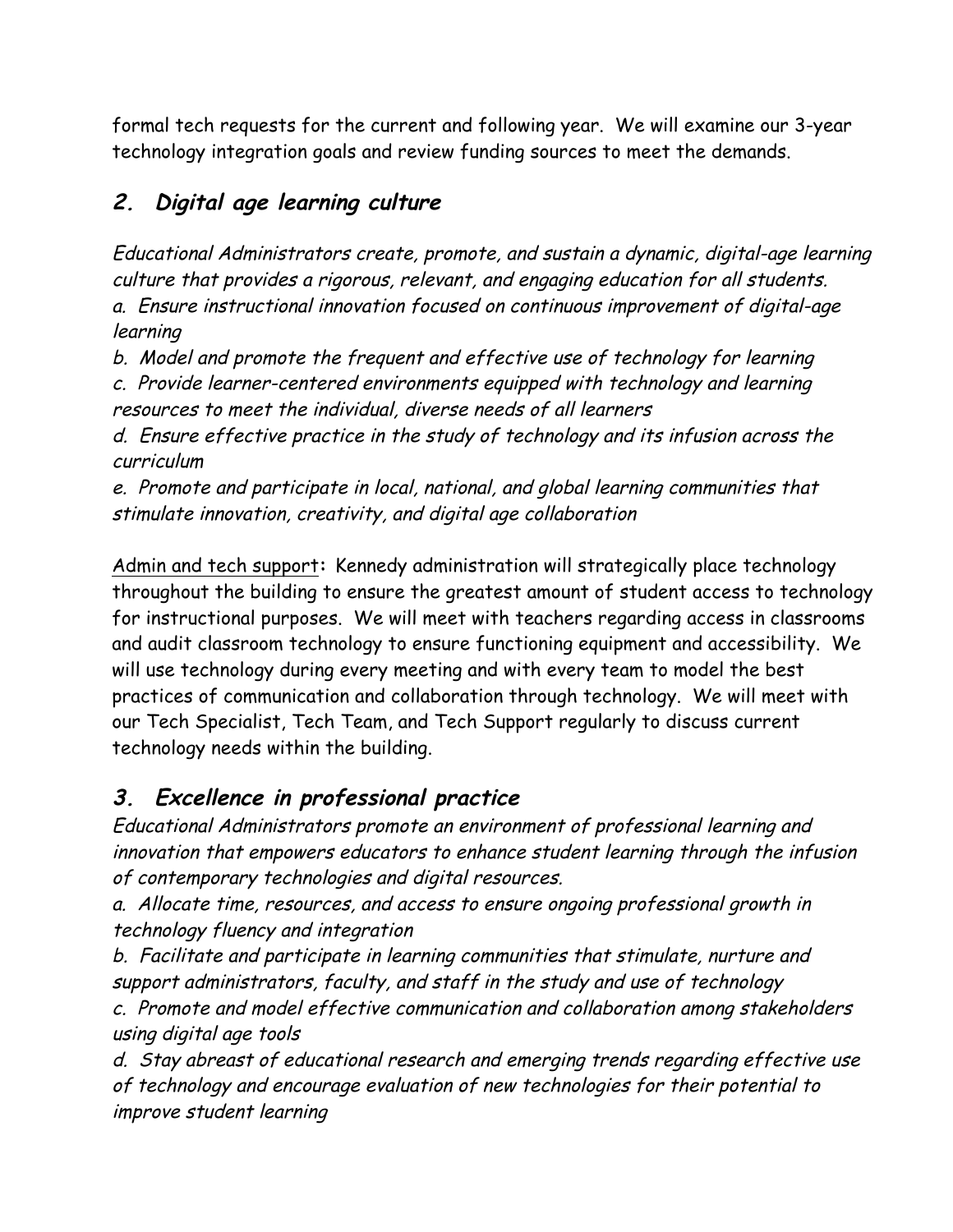Admin and tech support**:** Kennedy admin will work collaboratively with Kennedy Leadership Team to develop the role it will play in the school plan that focuses on instructional technology. Team will collaborate with administration to create professional development training for staff during Early Release meeting times once every month. The administrative team will collaborate with the district technology leadership team to request trainings that meet the needs of teachers.

## **4. Systemic improvement**

Educational Administrators provide digital age leadership and management to continuously improve the organization through the effective use of information and technology resources.

a. Lead purposeful change to maximize the achievement of learning goals through the appropriate use of technology and media-rich resources

b. Collaborate to establish metrics, collect and analyze data, interpret results, and share findings to improve staff performance and student learning

c. Recruit and retain highly competent personnel who use technology creatively and proficiently to advance academic and operational goals

d. Establish and leverage strategic partnerships to support systemic improvement

e. Establish and maintain a robust infrastructure for technology including integrated, interoperable technology systems to support management, operations, teaching, and learning

Admin and tech support**:** Kennedy admin will continue to develop the content instruction program at Kennedy by hiring HQ teachers with experience in the area of technology. We will continue to integrate technology classes into our course offerings and develop digital citizenship among our students.

## **5. Digital citizenship**

Educational Administrators model and facilitate understanding of social, ethical and legal issues and responsibilities related to an evolving digital culture.

a. Ensure equitable access to appropriate digital tools and resources to meet the needs of all learners

b. Promote, model and establish policies for safe, legal, and ethical use of digital information and technology

c. Promote and model responsible social interactions related to the use of technology and information

d. Model and facilitate the development of a shared cultural understanding and involvement in global issues through the use of contemporary communication and collaboration tools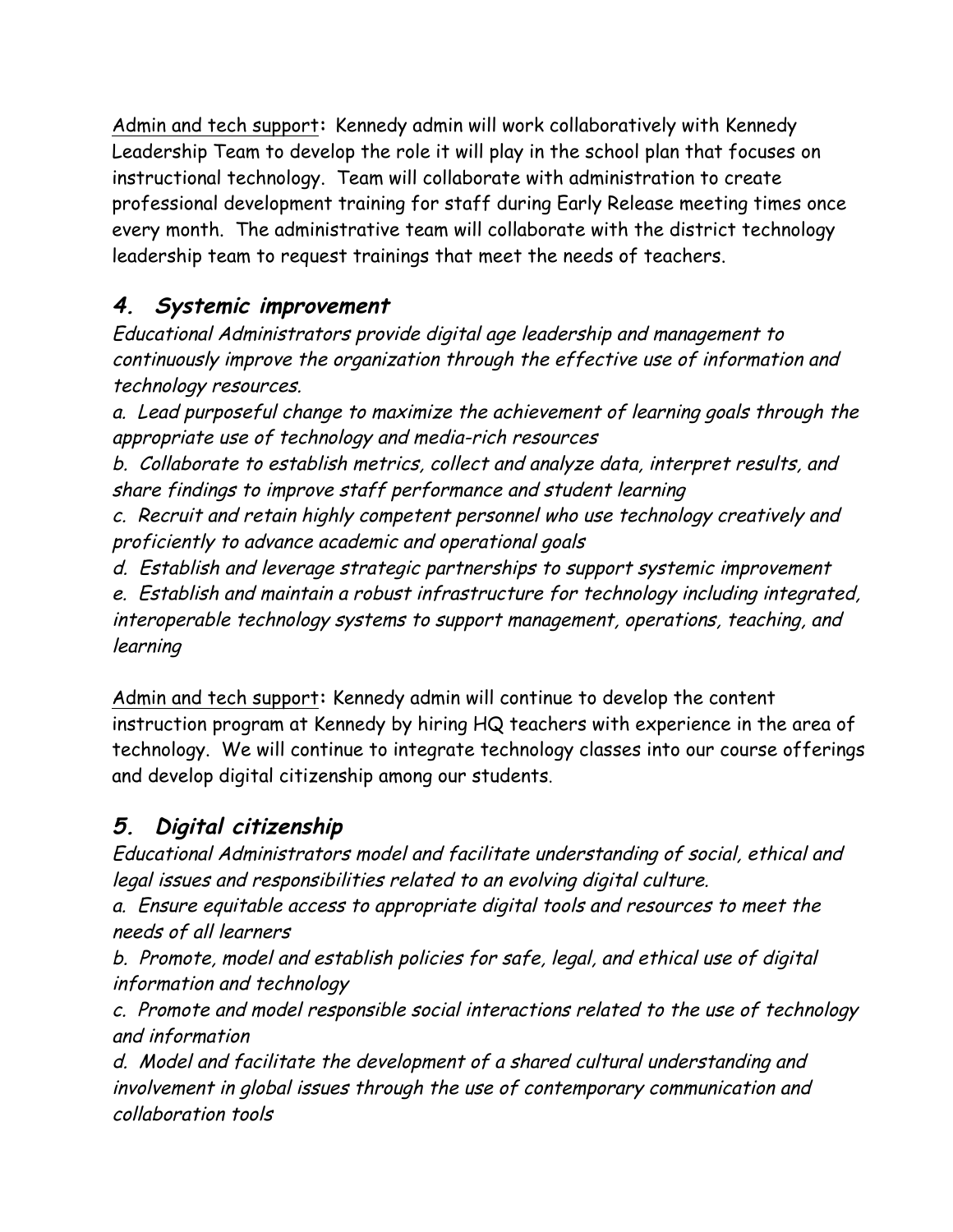Admin and tech support**:** Administration will continue to support student learning in the responsible use of technology. Admin will advocate for the use of technology with all struggling learners (ELL, 504, and students with IEPs). Administration will prioritize instructional strategies that support differentiation and curriculum accommodations. During student discipline investigations, administrators will create a safe use of technology contract to be signed when working on issues of harassment and bullying. Students will continue to develop a greater understanding of social media and the potential for dangerous or harmful uses of technology.

## **Elective for 2015/16**

**Digital Citizenship - making sense of the web, while making sense of your world.** This class will build your media literacy skills, strengthen your writing ability and encourage your creative tendencies. By exploring the principles of graphic design, the conventions of Standard English, the netiquette of the Web, and the power of new media storytelling, we'll grow into successful digital citizens.

#### **Digital Literacy and Technology Skills Standards to support Common Core: Basic:**

Demonstrate keyboarding skills between 25‐ 30 wpm with fewer than 5 errors. (For students with disabilities, demonstrate alternate input techniques as appropriate.)

#### **Internet Networking and Online Communication**:

Identify probable types and locations of Web sites by examining their domain names, and explain that misleading domain names are sometimes created in order to deceive people (e.g., .edu, .com, .org, .gov, .au).

Use e-mail functions and features (e.g., replying, forwarding, attachments, subject lines, signature, and address book.) The use of e‐ mail is at the school district's discretion and may be a class‐wide activity if students do not have individual accounts.

#### **Multimedia and Presentation Tools**:

Create a multimedia presentation using various media as appropriate (e.g., audio, video, animations, etc.).

Use a variety of technology tools (e.g., dictionary, thesaurus, grammar‐checker, calculator) to maximize the accuracy of work.

#### **Ethics:**

Explain ethical issues related to privacy, plagiarism, spam, viruses, hacking, and file sharing.

Explain how copyright law protects the ownership of intellectual property, and explain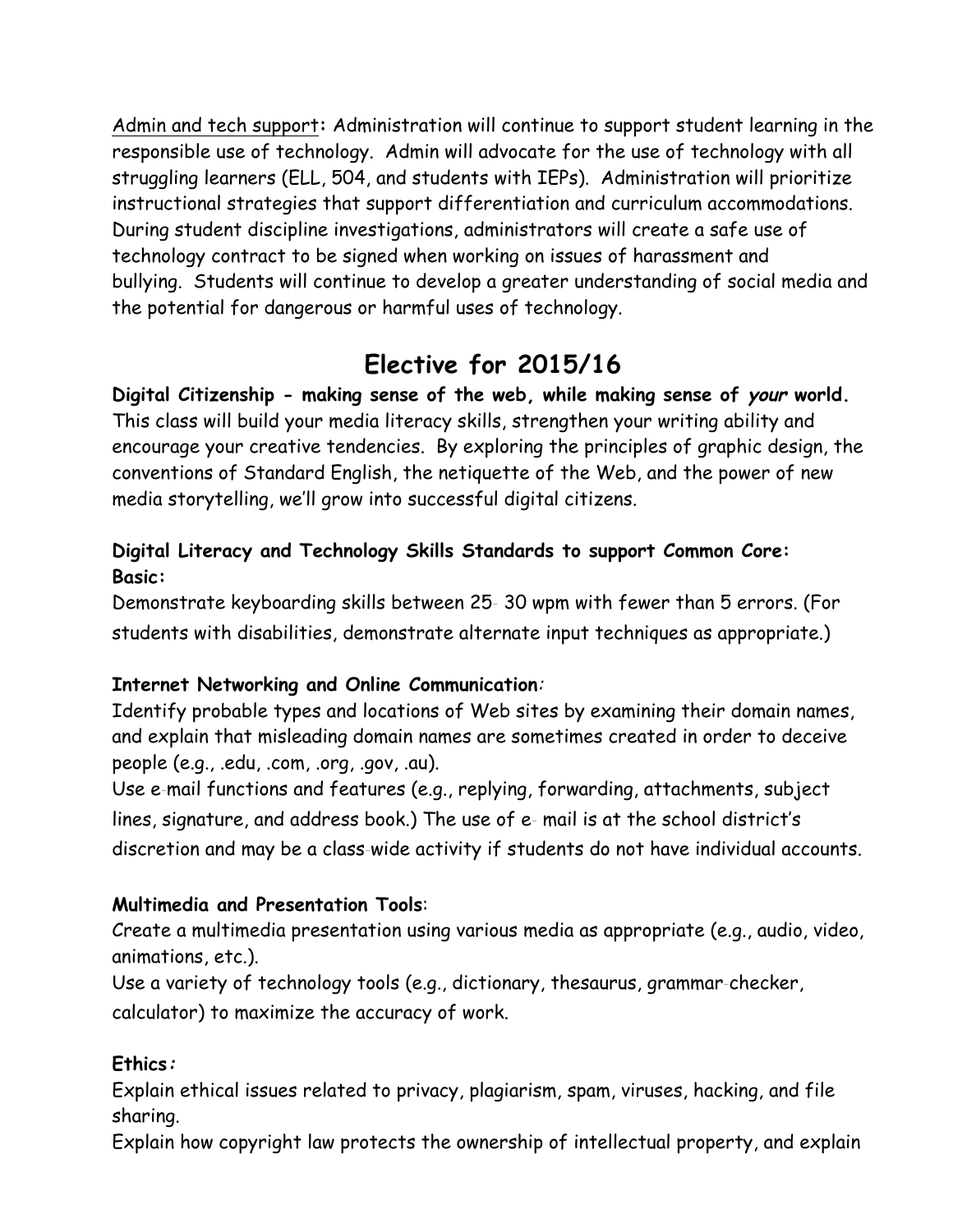possible consequences of violating the law.

Explain fair use guidelines for using copyrighted materials (e.g., images, music, video, text) in school projects.

Describe appropriate and responsible use of communication tools (e.g., chats, instant messaging, blogs and wikis.

#### **Health and Safety**:

Explain the potential risks associated with the use of networked digital information. Provide examples of safe/unsafe for sharing personal information via e-mail and the Internet.

Explain why computers, networks and information need to be protected viruses, intrusion and vandalism.

Describe how cyber-bullying can be blocked.

#### **Research and Gathering Information**:

Explain and demonstrate effective searching and browsing strategies when working on projects.

Collect, organize, and analyze digital information from a variety of sources, with attribution.

#### **Communication and Collaboration**:

Plan, design, and develop a multimedia product to present research findings and creative ideas effectively, citing sources.

Identify differences between various media and explain issues associated with repurposing information from one medium to another (e.g., from print to the Web). Use a variety of telecommunication tools (e.g., e-mail, Web pages,) to collaborate and communicate with peers.

#### **ELA Language Standards:**

Demonstrate command of the conventions of Standard English capitalization, punctuation, and spelling when writing.

#### **Action Plan for Students and Teachers**

**For all students:** Skills to apply NETS Technology Standards. Teachers must continue facilitating the application of skills across all content areas.

#### **Across all content areas, especially English Language Arts and Social Studies**

- 1. Keyboarding: ie. posture, key location, speed and accuracy
- 2. General Skills: ie. open/close applications, save and print files, log on/off server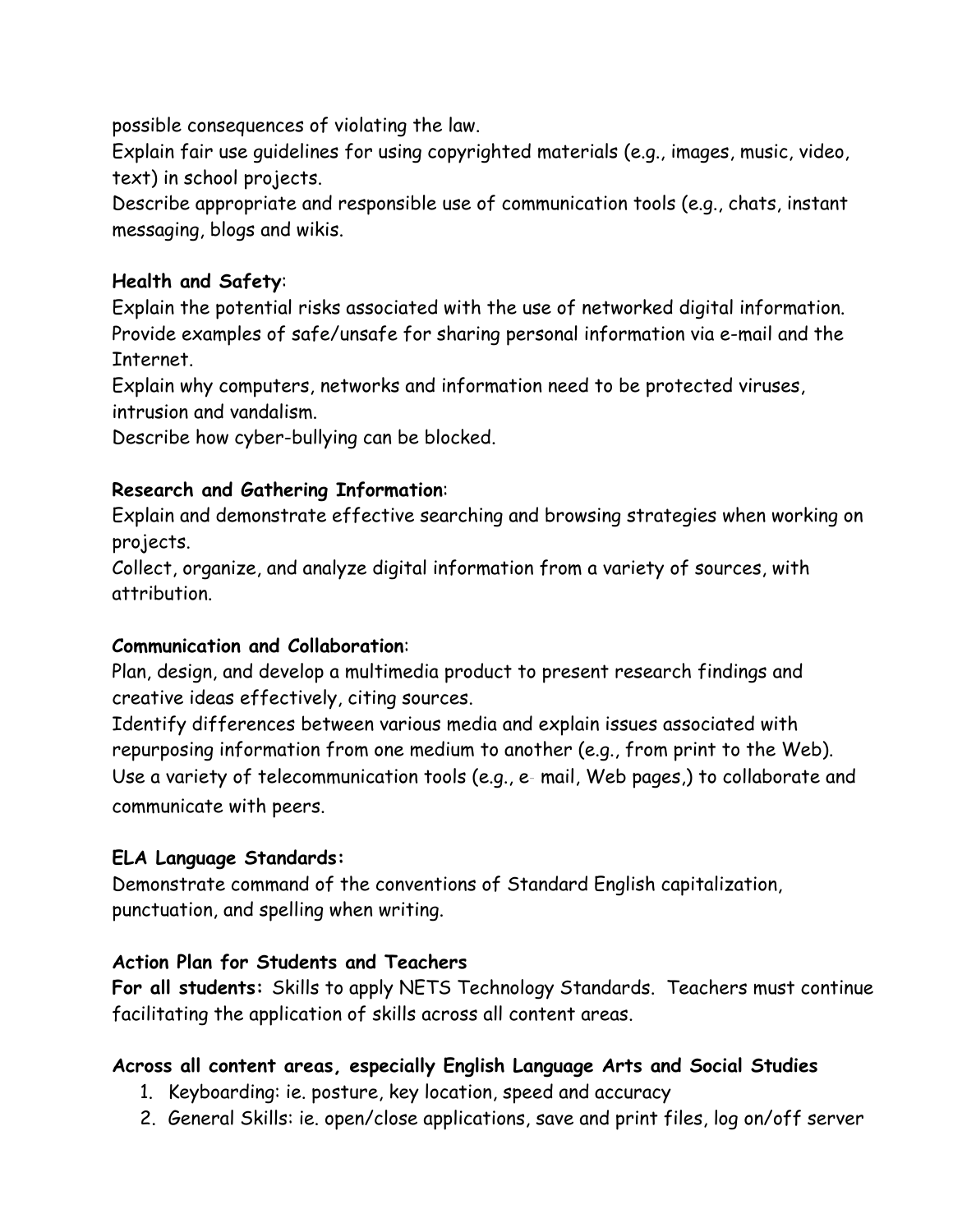- 3. Word Processing: ie. enter text, create and format tables, create bulleted and numbered lists, use error correction tools
- 4. Concept/Idea Mapping: ie. Select, create graphic organizers
- 5. Citation making software (EasyBib)
- 6. Grammar skill building software
- 7. Equipment Use: ie. know how to operate LCD projectors, document cameras, digital cameras, digital camcorders
- 8. Graphics: ie. use drawing tools to create illustrations, capture images from the internet, use digital camera to import pictures
- 9. Presentation: ie. create slideshows with text and images, add effects for text images and transitions, use sound, create hyperlinks
- 10. Multimedia: ie. record voice, create podcasts using pictures, voice, sound effects, music, create a basic movie project

#### **Across all content areas, especially Math and Science**

11. Spreadsheets and Databases: ie. enter data into rows and columns, format for printing, create graphs and charts, evaluate data

#### **Across all content areas**

12. Internet Use: ie. know and follow the (newly developed) Acceptable Use Policy for Technology, create a website, create email accounts, bookmark and tag websites 13. Communication: ie. Skype, social networking, academic chat

## **Existing Resources**

#### **KMS Student Computer Resources**

| Name                   | Room/Barn      | Usable | Capacity | Primary Type |
|------------------------|----------------|--------|----------|--------------|
| COW A                  | H <sub>3</sub> | 36     | 36       | 11" MacBook  |
|                        |                |        |          | Air          |
| COW C                  | A Hall "Shop"  | 32     | 32       | 13" MacBook  |
| <b>COW C Expansion</b> | A Hall "Shop"  | 8      | 8        | 13" MacBook  |
| Crate                  |                |        |          |              |
| COW <sub>F</sub>       | F Hall Storage | 36     | 36       | 11" MacBook  |
|                        |                |        |          | Air          |
| COW G                  | G Hall Storage | 36     | 36       | 11" MacBook  |
|                        |                |        |          | Air          |
| COW <sub>H</sub>       | H <sub>3</sub> | 36     | 36       | 11" MacBook  |
|                        |                |        |          | Air          |
| COW I                  | I Hall Storage | 36     | 36       | 11" MacBook  |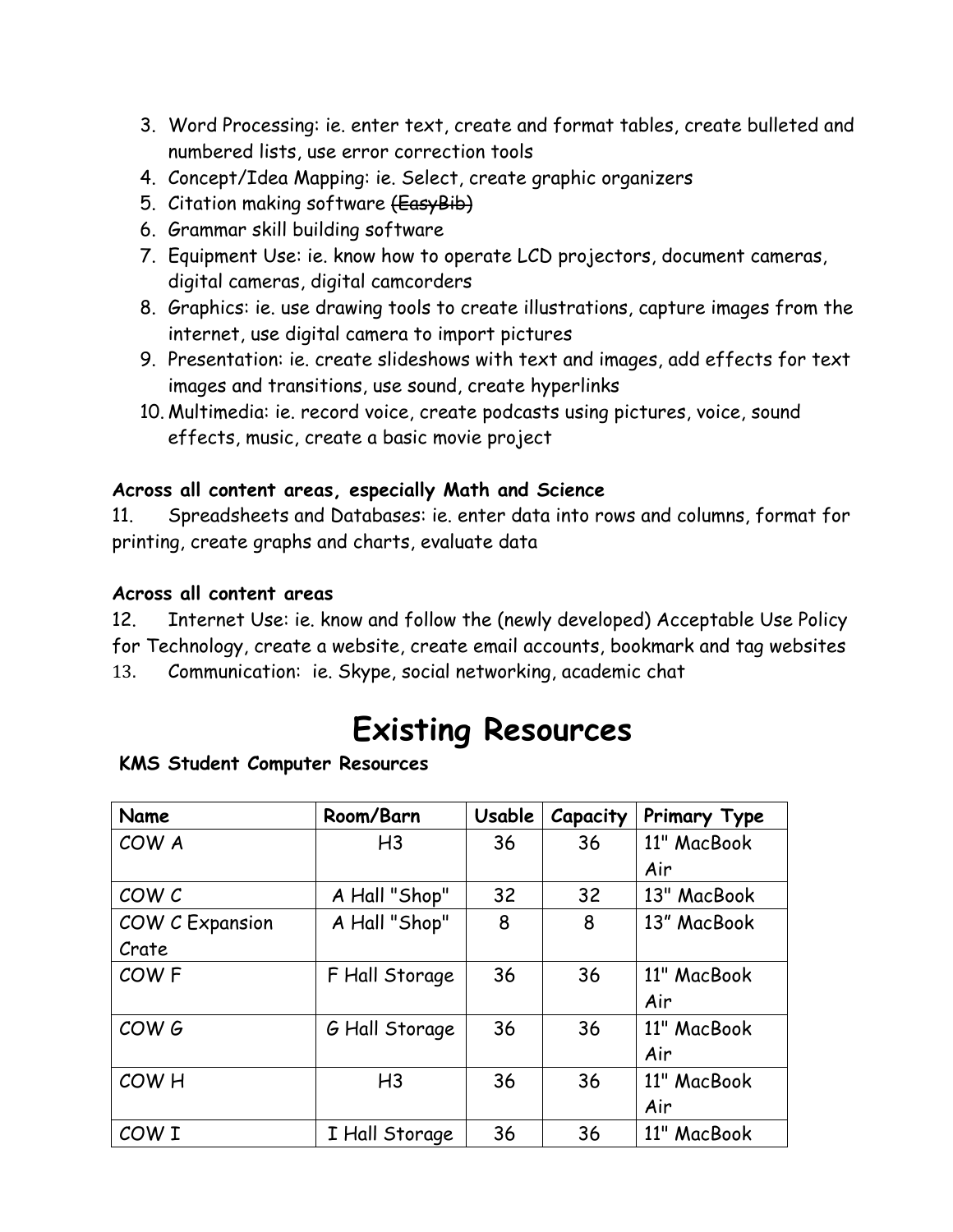|                        |                |    |    | Air         |
|------------------------|----------------|----|----|-------------|
| <b>COW I Expansion</b> | I Hall Storage | 8  | 8  | 13" MacBook |
| Crate                  |                |    |    |             |
|                        |                |    |    |             |
| Counselor Crate        | Counselor's    | 6  | 6  | 13" MacBook |
|                        | Office         |    |    |             |
| F2 Minilab             | F <sub>2</sub> | 10 | 10 | iMac        |
| C3 Minilab             | C <sub>3</sub> | 10 | 10 | <i>iMac</i> |

#### **TOTALS** 254 254

Inactive 26 (Reserved for Crossroads Trade-in Round 4A)

## Future Hopes: 2015/16 Calendar plan-

| Mount existing projectors on ceiling         | During Fall of 2015                     |  |  |
|----------------------------------------------|-----------------------------------------|--|--|
| Two COWS per wing/building for a total       | By end of 2016                          |  |  |
| of 10 COWS                                   |                                         |  |  |
| All printers replaced - if necessary, start  | By December of 2015                     |  |  |
| with printers in "F" and "H" buildings       |                                         |  |  |
| Hold a schoolwide fundraiser to provide      | Early in September 2015                 |  |  |
| income for these expenditures                |                                         |  |  |
| Provide staff computers with "Atlas          | September 2015 as part of PD            |  |  |
| Rubicon" - ATA to add us to their program    |                                         |  |  |
| so cost will be less than a stand alone cost |                                         |  |  |
| EasyBib and Doctopus software to create      | September 2015                          |  |  |
| citations                                    |                                         |  |  |
| Upgrade teacher computers to Mac Book        | 4 year cycle - beginning in December of |  |  |
| Pros - will be on a 4 year cycle of          | 2015                                    |  |  |
| replacement                                  |                                         |  |  |
| iPads for ELS Support Classes                | During Fall term 2015                   |  |  |
|                                              |                                         |  |  |
| Purchase Mobymax for supporting              | January of 2016                         |  |  |
| struggling math students                     |                                         |  |  |
| Order a 3D printer for use in Explore        | Trimester 3, 2016                       |  |  |
| Computers, art, science classes              |                                         |  |  |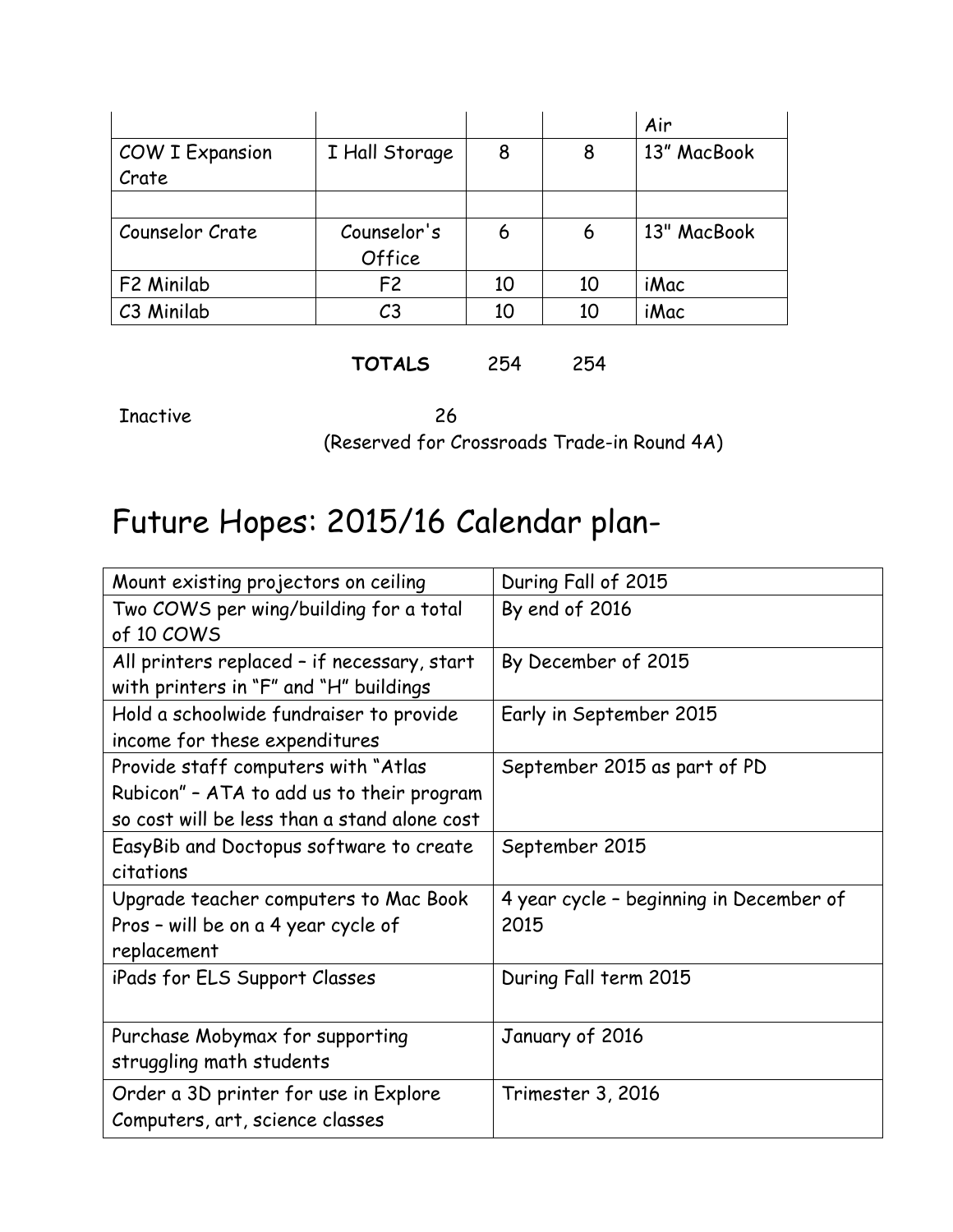## Professional Development:

One Friday half day per month will be dedicated to mini workshops on technology for staff development. Trainings are also available on a regular basis at the district office.

#### **Trainings of interest include:**

iPad/iPod instructional use iBooks Applications for education Google Applications Virtual classrooms Synergy Smartboards Digital and Video Cameras in the classroom Atlas Rubicon – connect with ATA for site information and costs September 2nd and 4<sup>th</sup> will include RBT training using module 1 and 2 and will include training using Atlas Rubicon. Program is computer based and allows for lesson plans to be electronically designed and shared. Early release Fridays will include PLC content time dedicated in part to hands on

technical training, discussion of school technology policies regarding use of technology, and specific logistical issues that pertain to the use of technology.

| August 28                             | Tech Team meeting to create calendar of |
|---------------------------------------|-----------------------------------------|
|                                       | PD and prioritize tech needs.           |
| September 1                           | Atlas Rubicon Training                  |
| September 4                           | Atlas Rubicon Training with ATA staff   |
| 18 half days throughout year of which | Staff PD to include technology/Needs of |
| some time dedicated to tech PD        | staff and students/building needs       |

## Fundraising Projects:

Possible opportunities-Read-A-Thon Jog-A-Thon Direct Donations Activity Nights Band Concert on the Courtyard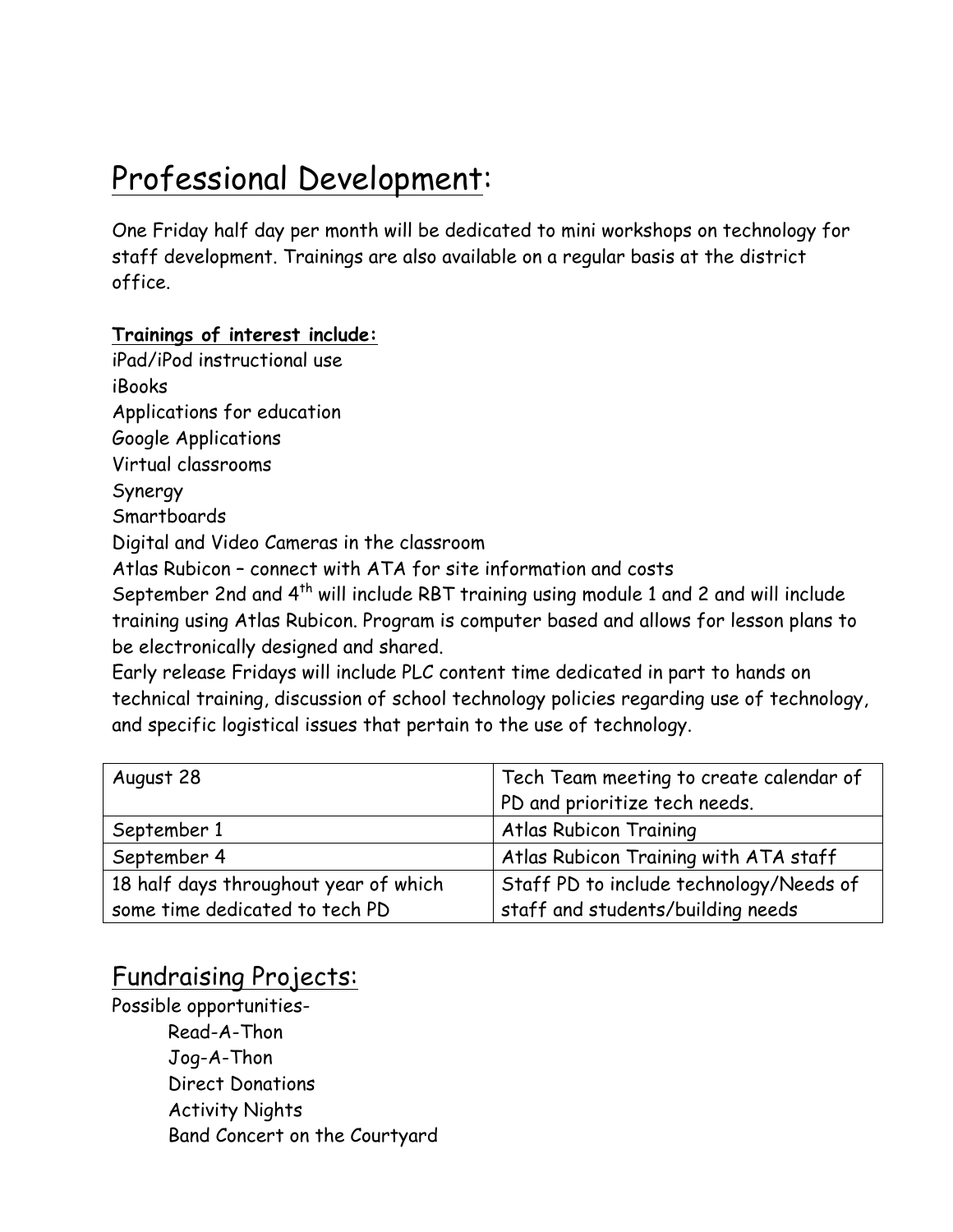Choir Concert on the Courtyard Grants written with assistance of Kay

## **Kennedy Middle School Student Technology Procedures & Use Agreement**

Quietly approach the COW (Computers on Wheels) cart and retrieve your assigned computer.

Only use the computer assigned to you.

- Do not interfere or interrupt other students and/or computers on your way to the COW cart.
- Read the board and begin your assignment (if one exists) or wait for instructions before using your computer.

Only visit approved Internet sites and only when you have permission to do so. Do not download anything unless told to do so.

- Do not share personal information, including your password(s), with anyone other than your parents, teacher, principal, or school technology specialist.
- If you see anything that makes you feel uncomfortable, close your computer's lid and let your teacher know immediately--do not show it to your classmates.

Make sure you leave your workspace as you found it!

Make sure to completely sign out / log off of all websites and/or servers when your work is complete; completely quit all Apps and shut down your computer before returning its numbered slot in the COW cart.

Push in your chair.

Take your belonging and anything you have printed with you when you leave; collect and throw away any trash on your way out.

Print only if you have permission!

Only print once! If your material does not print, tell your teacher so they can report the issue and receive help.

Do not change any computer settings without permission.

Do not edit files that do not belong to you.

Help others with your voice and do not take control of their computer without permission.

Treat your classmates, your teacher, and all equipment with respect.